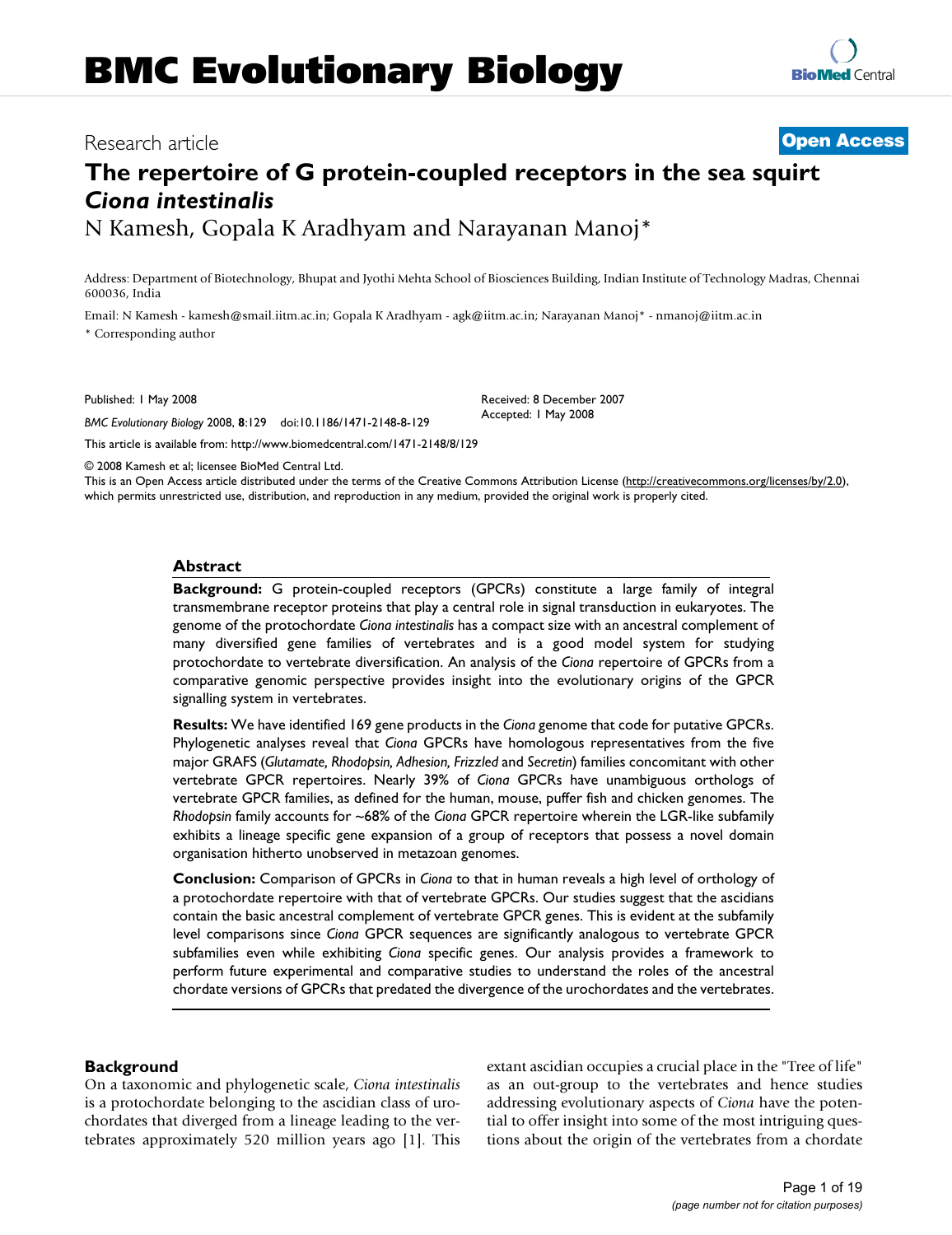lineage. Recent genomic analysis has shown that the urochordates, and not cephalochordates, are the closest extant relatives of vertebrates [2]. As an added advantage, this ascidan is also amenable to experimentation and even has a century old history of being used for embryological studies [3]. A translucent morphology, availability of developmental mutants, established transgenic experimental procedures, EST databases and quickly spawning embryos are just a few advantages that make *Ciona* a favourite model system for developmental biologists. *Ciona* has a compact genome size of about 160 million base pairs and contains approximately 16,000 proteincoding genes [4].

GPCR based signal transduction is ubiquitous in eukaryotic genomes and forms the basis of detection of diverse environmental cues such as odorant molecules, amines, peptides, lipids, nucleotides and photons. A common structural feature of GPCRs is the presence of a highly conserved architecture of seven stretches of transmembrane spanning residues linked by alternate extracellular and intracellular loops. The diversity among GPCRs primarily stem from the presence of characteristic N-terminal extracellular domains and C-terminal intracellular domains and to a relatively lesser extent from the connecting loops which share limited sequence similarity. A number of fully sequenced genomes have been mined for their repertoire of GPCRs and comparative phylogenetic studies described for *Homo sapiens* [5], *Tetraodon nigrovirdis* [6], *Anopheles gambiae* [7], *Gallus gallus* [8], *Rattus rattus* [9], *Mus musculus* [10], *Drosophila melanogaster* [11] and *Branchiostoma floridae* [12].

On the basis of a large scale phylogenetic analysis, GPCRs in human and subsequently in many other genomes have been classified into five major families (GRAFS);*Glutamate* (G), *Rhodopsin* (R), *Adhesion* (A), *Frizzled/Smoothened* (F), and *Secretin* (S) [5,6,8-12]. We denote the family names in italic with an initial capital letter to avoid possible confusion with for example, the rhodopsin receptor. HMMs (Hidden Markov Models) derived from the GRAFS classification system, along with the HMMs of other non-GRAFS families of GPCRs have been used to tract putative GPCRs from 13 completely sequenced genomes (including *Ciona*) into specific families and subfamilies. The analysis revealed that GRAFS families can be found in all bilateral species suggesting that they arose before the split of nematodes from the chordate lineage [13]. A recent review details progress in mining the gene repertoire and expressed sequence tags (ESTs) for GPCRs in several completed genomes [14].

The *Ciona* genome provides scope for identification of GPCRs that are analogous in function to its vertebrate counterparts. This provides a resource for comparative analysis aimed at assigning function to putative gene products [15]. Furthermore, comparative protein domain analysis as implemented in evolutionary trace methods can identify functional interface residues essential for ligand binding and subsequent signalling events [16]. Identification of conserved domains and/or novel GPCRs and their ligands are of major interest in light of the well-recognized roles of GPCRs in clinical medicine [17-19]. Furthermore, the repertoire of GPCRs in *Ciona* could provide insights into some of the intriguing questions in evolutionary biology about the origins and evolution of the GPCR signalling system in a protochordate and its further diversification into the vertebrate lineage. *Ciona* possesses organ systems are homologous to vertebrate heart, thyroid, notochord and pineal systems [20,21]. Our comparative genomic analysis could now serve as a basis for carrying out molecular genetic studies in *Ciona* to address many functional and regulatory aspects of GPCR associated vertebrate organ development and physiology. Finally, it is also important to note that such genome-wide comparisons may provide some wrong conclusions about orthologous relationships in individual cases and results from such analysis are best used as complementary tools for carrying out specific experimental studies.

Here, we describe the repertoire of GPCRs in the *Ciona intestinalis* genome and provide a comparative perspective to the GRAFS families, including a detailed analysis of the LDLRR-GPCR (Low-density lipo-protein receptor repeat containing GPCR) family in *Ciona*.

#### **Results**

Our aim was to generate an independent data set of the repertoire of *Ciona* GPCRs and thereupon, using phylogenetic approaches provide a comparative genomic perspective of the salient features observed in the repertoire. In order to generate the complete set of putative GPCRs, we adopted a comprehensive strategy wherein predicted 6/7/ 8 transmembrane receptor sequences identified from the JGI (Joint Genome Institute, USA) *Ciona* proteome was subjected to an array of similarity and pattern search analysis for GPCR specific features. The hits from these search methods were further subjected to phylogenetic analyses (Figure 1). Such a process identified 169 putative GPCRs that represent  $\sim$ 1.1 % of the total number of gene products predicted from the *Ciona* genome. The proportion of GPCRs to the genome size is therefore comparable to those predicted in vertebrate and insect genomes [13]. To the best of our knowledge, manual searches revealed only 30 unique *Ciona* GPCR sequences to be present in the current updated public sequence repositories. The *Ciona* GPCRs identified are summarized in Table 1 and Table 2. The complete list of *Ciona* GPCR sequences identified through this study is available as Additional data file 1.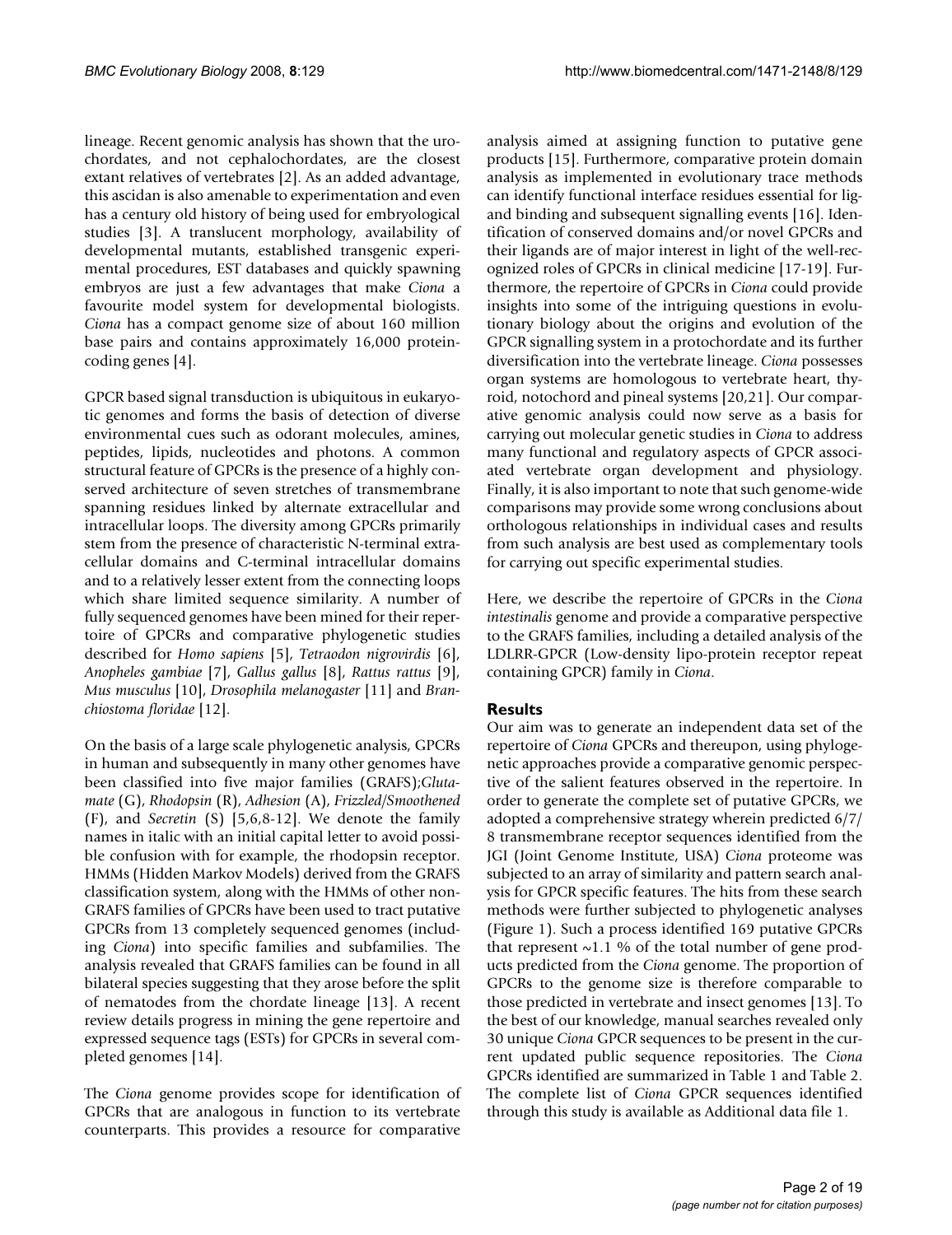

TM filter: includes HMMTOP, TMHMM and SOSUI set of Transmembrane prediction tools

#### Figure 1

**GPCR sequence analysis strategy employed**. The *Ciona* Proteome was searched for 6/7/8 'TM' segment spanning sequences and the hits were taken for comparison against GPCRDB and against customized HMMs and PSSMs of GPCR families/subfamilies using an array of similarity/pattern search tools like BLASTP, HMMPFAM and RPS-BLAST. Subsequently, a number of phylogenetic analyses were performed on the sequences identified as putative GPCRs.

HMM based genome-wide GPCR surveys have been previously carried out in 13 genomes, including that of Ciona [13]. While this HMM based study provided a broad overview of the repertoire of GPCRs in the Ciona genome, an independent large-scale molecular phylogenetic treatment with respect to the tunicate GPCRs has not emerged and awaits investigation. GPCR features reflecting highly specialized ascidian specific biology are usually evident from such phylogenetic analysis. Of particular interest are whole-genome orthology and paralogy comparisons that are not evident from the previous HMM based search approach [13]. A table describing orthology and paralogy observations identified in Ciona GPCRs through our comparative genomic studies is provided [Additional data file 2: sheet 1]. Our phylogenetic study also provides the first ever insight into Ciona specific protochordate GPCR repertoire apart from vindicating the presence of the five major GRAFS families (Figure 2). Homologs of the chemosensory GPCRs from nematodes, plant GPCRs, Yeast Pheromone receptors, gustatory and olfactory receptors from insects were not identified. 66 clear orthologs of human GPCRs could be identified in Ciona based on phylogenetic analysis.

Since EST evidence covers three quarters of the predicted *Ciona* genes, we also identified EST matches for the 169 putative GPCRs using TBLASTN with a stringent cut off E-

value of 1e-15. Except for 12 of the 169 sequences, the rest of the GPCRs had at least one EST match. EST matches for these receptors were sorted as being derived from different developmental stages including fertilized egg, tailbud embryo, larval, embryo, gastrula and neurula, cleavage/ cleaving stage, Stage 3, directional larva, young adult, juvenile and mature adult stage as well as adult tissues like heart, neural complex, gonad, digestive, blood/haemocytes, endostyle and testis [Additional data file 2: sheet 2]. A preliminary observation from the EST table also showed that as many as 133 receptors had at least one match that could be recovered in the ten different developmental stages of *Ciona* at the cut off E-value of 10-15, suggestive of a role for these GPCRs in developmental processes.

#### *The* **Rhodopsin** *Family (116 members)*

The *Rhodopsin* family in *Ciona* includes 116 receptors that constitute about 68% of the entire GPCR repertoire. The *Rhodopsin* family has analogous subfamily level representatives among the four main groups, termed  $\alpha$ -,  $\beta$ -,  $\gamma$ -, and G-group, which in turn are subdivided into 13 major subfamilies in humans [5]. At the individual gene level, 39 out of the 116 *Rhodopsin* receptors display a clear human ortholog. However, unlike in the human *Rhodopsin* family, distinct clustering into the four major groups was not observed in *Ciona*. This is only expected since it is known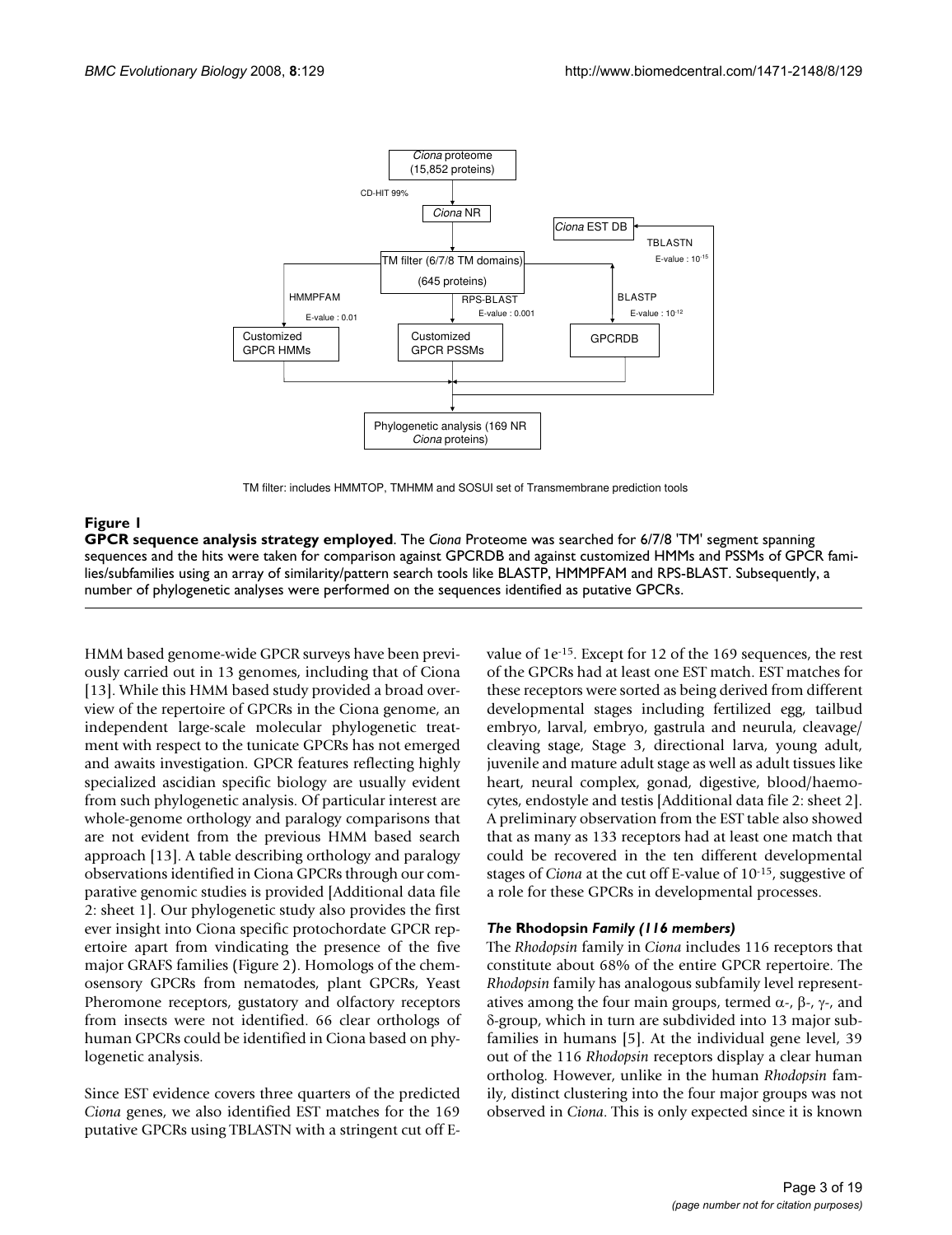**Receptor Human\*** *Ciona*

Prostaglandin 15 15 Amine 8 Opsins l 9 3 Melatonin 3 3 3 MECA 22 5 Unclassified amine **can be a controlled amine** and the set of  $\sim$  6 Unclassified Opsin-like **3** Unclassified EDG/CNR-like - 1<br>TREI/GPR84 1 3 TREI/GPR84 |

Peptide 43 9 Unclassified peptide and the set of the 1

SOG 15 1+0+2

MAS 8 - LGR-like/GLHR 8 2+1 LDLRR - 15 Unclassified LGR-like **14** Purine 42 -

MCHR 2 Chemokine cluster 12 12

Olfactory 388

*Other Rhodopsins* 23 23

Unclassified Chemokine receptor cluster-like - 12

| Receptor                         | Human *             | Ciona   |  |
|----------------------------------|---------------------|---------|--|
| Adhesion                         |                     |         |  |
| <b>CELSR</b>                     | 3                   | I       |  |
| HE6/GPR126                       | $ + $               | I       |  |
| GPRII2/GPRI28/GPR97/GPR56/GPRII4 | $ + + + + $         |         |  |
| <b>LEC/ETL</b>                   | $3 + 1$             | 3       |  |
| CD97/EMR/GPR127                  | $ +3+ $             |         |  |
| BAI                              | 3                   |         |  |
| GPR133/GPR144                    | $ + $               |         |  |
| <b>VLGRI</b>                     | I                   |         |  |
| GP123/124/125-like               | $ + + $             | I       |  |
| GPR110/111/113/115/116           | $ + + + + $         |         |  |
| Unclassified Ciona ADH           |                     | 24      |  |
| Frizzled                         |                     |         |  |
| Frizzled                         | 10                  | 3       |  |
| Smoothened                       | $\mathbf{I}$        | I       |  |
| TAS <sub>2</sub>                 | 25                  |         |  |
| Glutamate                        |                     |         |  |
| <b>CASR</b>                      | L                   | I       |  |
| $GABA_B$                         | $\overline{2}$      | 3       |  |
| Metabotropic Glutamate           | 8                   | 3       |  |
| <b>RAIG</b>                      | 4                   | I       |  |
| Tastel                           | 4                   |         |  |
| Secretin                         |                     |         |  |
| <b>CALCRL/CRHR</b>               | $2+2$               | $1+2$   |  |
| <b>GLPR/GCGR/GIPR</b>            | $2+ + $             | $3+0+0$ |  |
| <b>PTHR</b>                      | $\overline{2}$<br>2 |         |  |
| <b>GHRHR/PACAP/SCTR/VIPR</b>     | $1+2+1+1$           |         |  |
| cAMP GPCR-like                   |                     | ı       |  |
| Methuselah-like                  |                     | ı       |  |
| GPR107 (LUTR)-like               | ı                   | ı       |  |

**Table 1: The number of G protein-coupled receptors predicted in the non-***Rhodopsin* **GPCR families/subfamilies of** *Ciona* **in comparison with the human genome**

**Table 2: The number of G protein-coupled receptors predicted in the** *Rhodopsin* **families/subfamilies of** *Ciona* **in comparison with the human genome**

 $R$ *hodopsin* ( $\alpha$ )

*Rhodopsin* **(**E**)**

*Rhodopsin* ( $\gamma$ )

*Rhodopsin* **(**G**)**

\* Numbers and abbreviations are as described in [5, 8].

sets, one comprising the LDLRR-GPCR/LGR-like set of receptors and the other consisting of the non-(LDLRR-GPCR/LGR-like) cluster. Among the non-(LDLRR-GPCR/ LGR-like) set of sequences, the melanocortin receptors of the  $\alpha$ -group, the classical chemokine receptors (CCRs, CXCRs), melanocyte-concentrating hormone (MCHR) subfamilies of the  $\gamma$ -group and the purine (PUR), MASrelated receptor (MRG) and olfactory subfamilies of the  $\delta$ group are conspicuously absent. As many as 23 receptors could not be included in any subfamily with significant phylogenetic support. These sequences were thus designated as "*Other Rhodopsins*". *Rhodopsin* subfamily members that could not be annotated at the individual gene level due to lack of support *via* cross-genome phylogenetic clustering were deemed as "*Unclassified Rhodopsins*". The "*Unclassified Rhodopsins*" are different from the "*Other Rhodopsins*" in that most of these "*Unclassified Rhodopsins*" could be included into individual *Rhodopsin* subfamilies when analyzed with limited number of sequences, but in a larger data set do not give stable or consistent topology.

\* Numbers and abbreviations are as described in [5, 8].

that such grouping or relatedness is very restricted as regards species content.

Our large-scale phylogenetic analysis of *Ciona Rhodopsin* family with annotated receptors from other genomes revealed the presence of 9 of the 13 subfamilies described for the human *Rhodopsin* family (Figure 3). One noteworthy finding in the *Ciona Rhodopsin* repertoire is the identification of an innovative low-density lipoprotein receptor repeat containing GPCR cluster (LDLRR-GPCR). The LDLRR-GPCRs, the *Ciona* LGR-like sequences (Leucine rich repeat containing GPCRs) and the GLHRs (Glycoprotein hormone receptor) clustered into one main branch with a high bootstrap support (999 out of 1000 NJ trees) (Figure 3). For the sake of clarity in discussions, the *Rhodopsin* phylogenetic representation is split into two sub-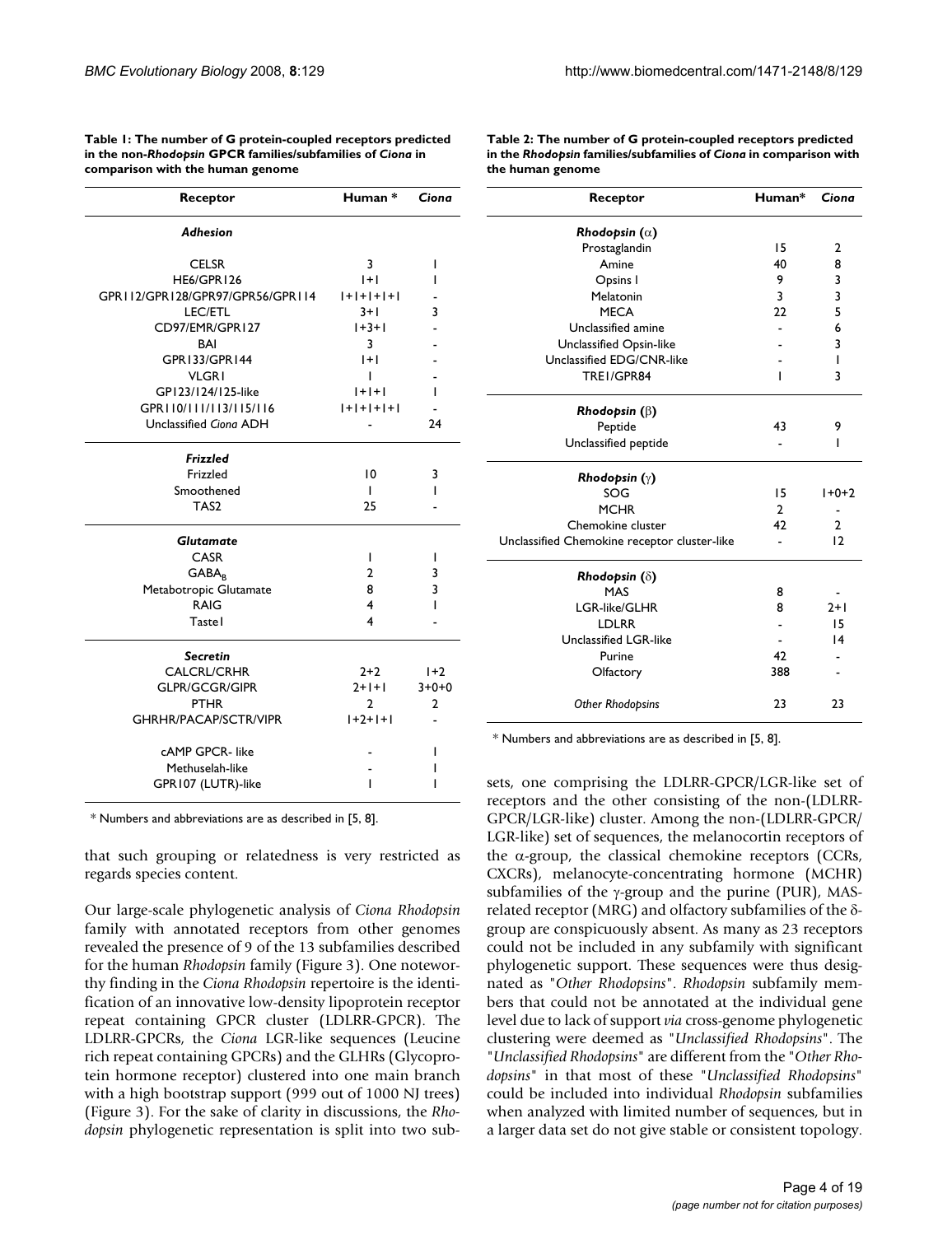

#### **Figure 2**

**Phylogenetic relationship between GPCRs in** *Ciona* **and other genomes**. The figure illustrates the presence of representatives of *Glutamate*, *Rhodopsin*, *Adhesion*, *Frizzled*, and *Secretin* family members in *Ciona*. Two sequences that are homologous to cAMP and Methuselah GPCRs are also represented. The position of the *Rhodopsin* family was established by including 15 receptors from the *Rhodopsin* family. The divergent, "*Other/Unclassified*" GPCRs known to lack reliable homologs from other species or which are fast evolving, are excluded from the final representation. For display reasons bootstrap values are not represented in the figure. Instead, the corresponding tree file in standard Newick format is provided [Additional data file 5]. For Figure 2, and Figures 3, 5 and 6, the multiple sequence alignment was built taking into account terminally truncated TM spanning regions, while the consensus phylogenetic tree was calculated using NJ method on 1000 replicas of the dataset. *Ciona*  GPCR taxons are represented in numerals as per numbering in Additional data file 2. Abbreviations for known GPCRs are as described in [5, 6, 8, 9] and based on Swiss-prot IDs. *Ciona* GPCRs that deviate from the predicted 7TM structure are marked using a '#' symbol.

Since several of these "*Unclassified Rhodopsins*" and "*Other Rhodopsins*" appear to be *Ciona* specific and were divergent from the *Rhodopsin* subfamilies in other genomes, they were excluded from the final phylogenetic representation to avoid tree artefacts.

#### *The LDLRR/LGR-like/GLHR cluster (32 members)*

*Ciona* shows a novel lineage specific expansion and innovation in the LDLRR-GPCR/LGR-like/GLHR *Rhodopsin* cluster with 32 receptors, 30 of which are similar to the human INSL3/relaxin binding GPCRs in their TM regions. Of the 32 receptors in this cluster, two sequences were found to be LGR-like (ci0100148288 and ci0100151424), with Leucine-rich repeat domains (LRR) observable in their N-termini. The sequence ci0100148288 possesses five LRR domains and was identified as a candidate INLS3/Relaxin GPCR-like based on conserved domain database searches. The sequence ci0100151424 is an N-terminal LRR containing GPCR that does not bear any significant similarity to INSL3/ Relaxin binding GPCRs in its TM region. One glycoprotein hormone receptor could be recovered (ci0100133821) and was identified as an ortholog of LHCGR (Lutenizing hormone/chorio-gonadotropin receptor).

It is noteworthy that as many as 14 out of the 32 receptors apart from bearing sequence similarity to INSL3/relaxin binding GPCRs in their TM region, comprise of a low density lipoprotein receptor Class A domain (LDL-A) represented either singly or in 2–10 multiple tandem repeats at the N-termini [Additional data file 3]. In contrast to other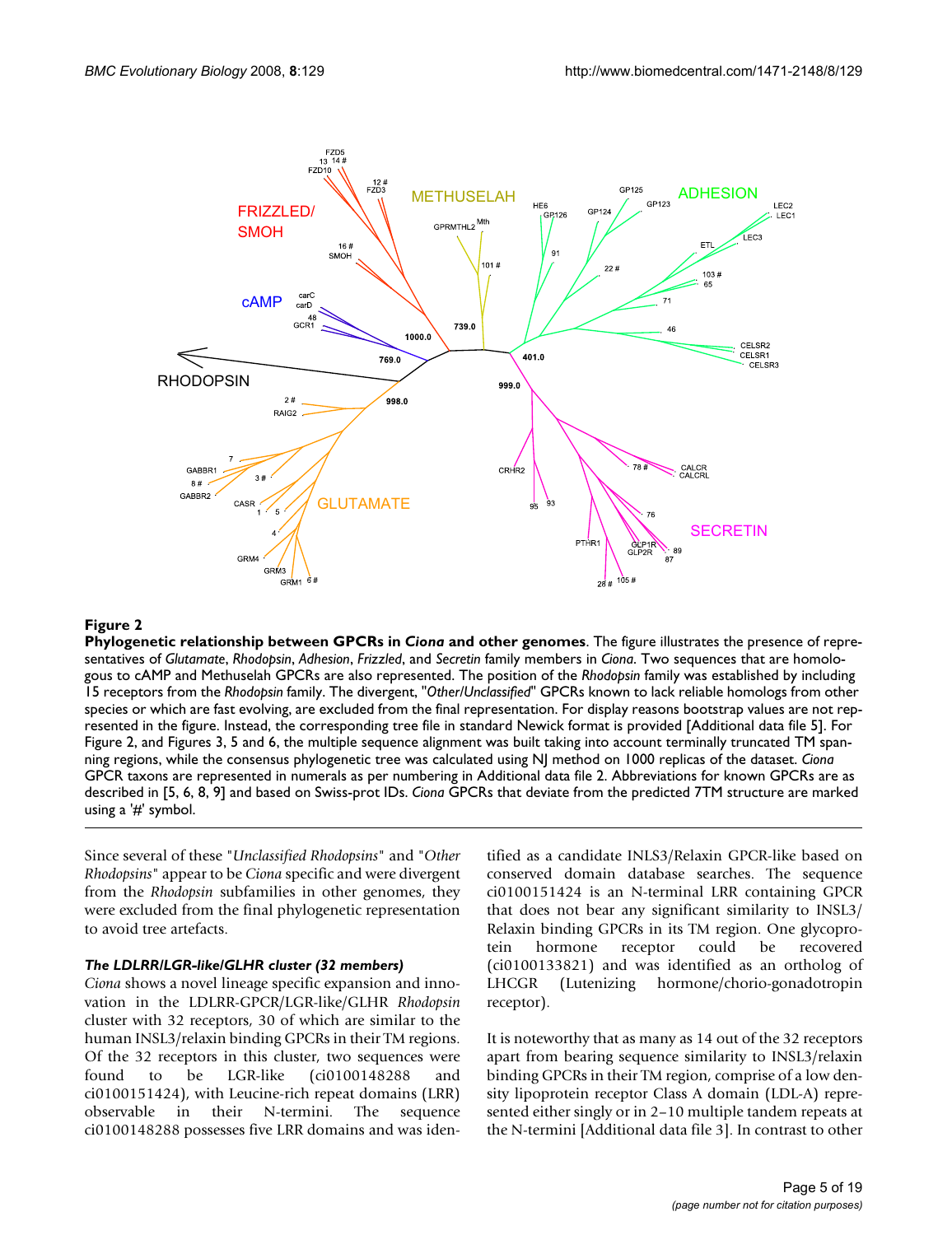

#### **Figure 3** Phylogenetic relationship between non-(LDLRR-GPCR/LGR) *Rhodopsin* receptors in *Ciona* and other genomes

**Phylogenetic relationship between non-(LDLRR-GPCR/LGR)** *Rhodopsin* **receptors in** *Ciona* **and other genomes**. All members of the *Ciona Rhodopsin* subfamilies except for the LDRR-GPCRs/LGRs were included with closely related sequences from other genomes to construct the phylogenetic tree. To ascertain the phylogenetic position of *Ciona*  LGR-like/LDLRR-GPCR cluster, 10 of those sequence members were added for tree reconstruction and later the branches removed from the final representation to be replaced by an arrow. The divergent "*Other/Unclassified Rhodopsins"* known to lack reliable homologs from other species, or which are fast evolving were excluded from the final representation. For display reasons boot strap values have not been shown. Instead, the corresponding tree file in standard Newick format is attached [Additional data file 6]. *Ciona* GPCRs that deviate from the predicted 7TM structure are marked using a '#' symbol.

vertebrate LGRs (LGR7/LGR8) where a single LDL-A module at the N terminus of the ectodomain is followed by multiple LRRs and 7 TM helices, the 14 *Ciona* LDLRR-GPCR family members lack LRRs [22] [Additional data file 3]. Also notable is the fact that this unique domain organisation of LDL-A domain tandem repeats in *Ciona* has been reported only in snail LGR that contains tandem repeats of LDL-A domains in addition to multiple LRR domains [23] [Swiss-Prot: GR101\_LYMST]. 14 additional sequences belonging to this subfamily possess shorter Nterminal regions that do not contain any explicitly recognizable domains while bearing INSL3/Relaxin binding GPCR-like TM regions [Additional data file 3]. These sequences are therefore not authentic N-terminal associated "Leucine Rich Repeat containing GPCRs" and hence been designated as "Unclassified LGR-like". It is possible that the 14 "Unclassified LGR-like" sequences are fragmentary or incompletely modelled at the N-termini. At

least one instance of an incorrectly aligned domain architecture in a LDL-A domain bearing GPCR was revealed (ci0100131758) after a BLAT of the sequence was performed against the *Ciona* genome. A proposed correct model is provided in the Additional data file 1.

A phylogenetic analysis was carried out to resolve the relationship between the human LGRs (LGR 7/LGR 8), the snail LGR, the 14 *Ciona* LDLRR-GPCR family members (excluding an incorrectly aligned member: ci0100131758) and the one candidate INSL3/Relaxin binding GPCR-like sequence (ci0100148288). The unifying theme among all these receptors is their INSL3/ Relaxin binding GPCR-like TM region. This phylogenetic tree was rooted using a human LHCGR and a *Ciona* orphan LGR-like (ci0100151424) that are distantly related to these sequences [Figure 4]. The receptors in this data set were truncated to include only the sequence of the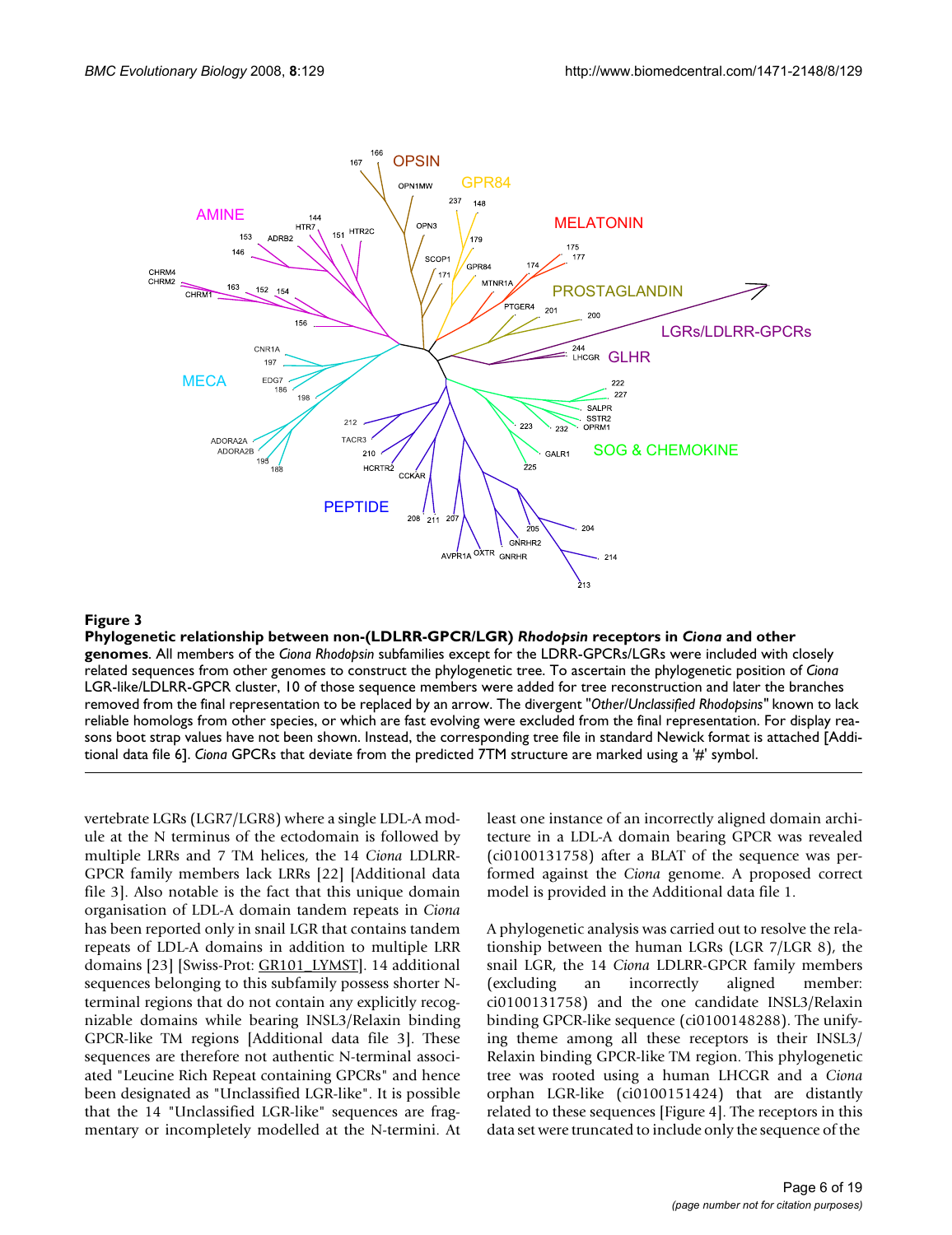

#### organization **Figure 4** Phylogenetic relationship of LDLRR-GPCR/LGR-like members of *Ciona* with those of Snail and Human LGRs and their domain

**Phylogenetic relationship of LDLRR-GPCR/LGR-like members of** *Ciona* **with those of Snail and Human LGRs and their domain organization**. A) Maximum likelihood tree of the TM regions of the 14 *Ciona* LDLRR-GPCRs, the *Ciona*  INSL3/relaxin receptor-like and the Snail and Human LGRs. The tree is rooted using a human LHCGR and a *Ciona* orphan LGR (ci0100151424) that are distantly related to these sequences. Support values are indicated in percentages. Taxons represented in numerals refer to *Ciona* GPCRs as per information in Additional data file 2. *Ciona* GPCRs that deviate from the predicted 7TM structure are marked using a '#' symbol. B) Schematic diagram representing the modular domain organization corresponding to the clusters identified in the phylogenetic tree.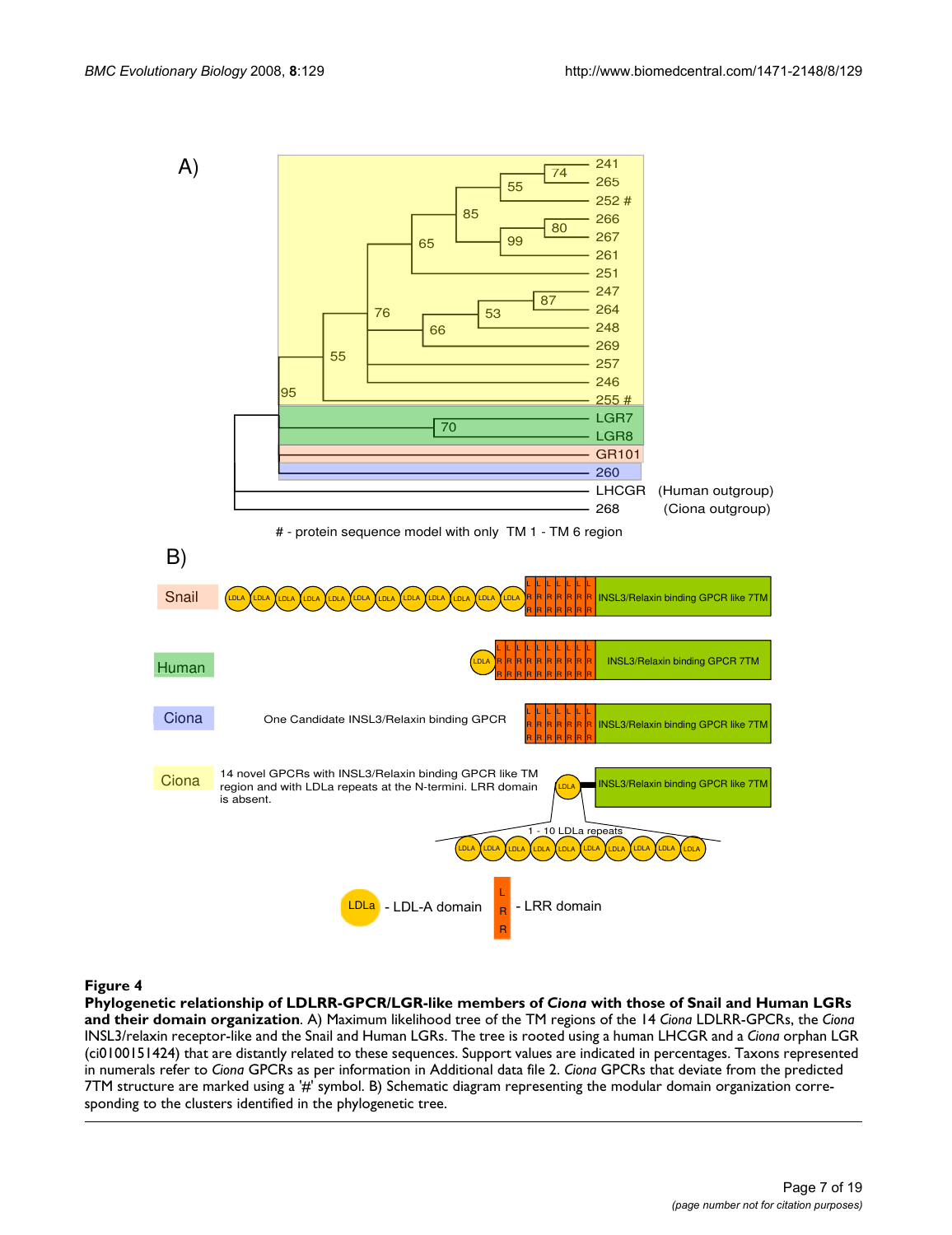intervening TM 1- TM 6/7 region. This truncation was carried out to eliminate the variabilities in the number of LDL-A and LRR tandem repeats.

Phylogenetic analysis shows that the human LGRs, the snail LGR, the 14 *Ciona* LDLRR-GPCRs and the one *Ciona* INSL3/Relaxin GPCR-like (ci0100148288) clustered into one group separately from the distantly related human LHCGR and the *Ciona* LGR-like outgroup suggestive of a common evolutionary origin to the INSL3/Relaxin GPCRlike 7 TM region. Furthermore, the domain analysis also suggests that the 14 *Ciona* LDLRR-GPCRs and the one candidate *Ciona* INSL3/Relaxin GPCR-like seem to have evolved independently of the human LGRs and the snail LGR in the non-TM N-terminal regions.

#### *The* **Glutamate** *family (8 members)*

Many *Glutamate* (GLR) receptors are crucial modulators involved in neurotransmission. Most of these receptors have long N-termini that serve to bind a cognate ligand [24]. The *Ciona Glutamate* family clustered with a strong bootstrap support (998/1000) separating the cluster from its closest neighbours (Figure 2). Phylogenetic analysis revealed that the *Ciona* genome contains 8 members of the *Glutamate* family. These receptors represent all of the GLR subfamilies with the exception of Taste (TAS1) receptors. Human orthologs for Calcium-sensing receptor (CASR), Retinoic acid inducible GPCR (RAIG), Metabotropic glutamate receptor (GRM) and GABA receptors could be identified in *Ciona* with significant sequence similarity. Among the *Ciona* GLRs, the CASR (ci0100130340) homolog displayed the highest identity to the human counterpart CASR (34.7%). ESTs for the metabotropic  $GABA_B$  related receptor (ci0100152670) could be retrieved from the neural-complex tissues in *Ciona*, suggesting similar roles for this receptor in synaptic function as proposed in vertebrates [Additional data file 2: sheet 2].

#### *The* **Secretin** *family (8 members)*

The *Secretin* family includes receptors for calcitonin (CALCR), vasoactive intestinal peptide (VIPR2), glucagon-like peptide (GLPR), pituitary adenylate cyclase-activating polypeptide (PACAP), the parathyroid hormone receptor (PTHR) and several other related peptides as well as hormones [5]. The *Ciona Secretin* family received very high bootstrap support (999 out of 1000 NJ trees) (Figure 2). 8 GPCRs could be identified in *Ciona* and are related to the vertebrate *Secretin* family with which they shared high sequence similarity. The phylogenetic clustering also supports possible specific gene duplication events for three pairs of sequences, evident from the high bootstrap support (>80%) for the tree nodes for the pairs (ci0100139945/ci0100151327), (ci0100145252/ ci0100145281), and (ci0100145584/ci0100145837).

This is consistent with the recent report on the evolution of *Secretin* family receptors in *Ciona* [25]. The gene pair (ci0100139945/ci0100151327) clusters with the PTHR subfamily of receptors, while the pair (ci0100145252/ ci0100145281) clusters with GLPR group. The remaining pair (ci0100145584/ci0100145837) clusters with the CRHR group, whereas ci0100141310 and ci0100141557 appear to be orthologs of GLPR and CALCR/CALCRL respectively (Figure 2). Among *Secretin* receptors, the *Ciona* PTHR homologs (ci0100139945/ci0100151327) showed the highest sequence identity (37% identity to PTHR1 in both cases) to their human counterparts (Additional file 4).

# *The* **Frizzled/Smoothened** *family (4 members)*

The *Ciona* proteome data set contains 4 members of the *Frizzled*/*Smoothened* GPCR family each of which have at least 6 TM regions. The *Ciona Frizzled* receptor cluster branched out with a very high bootstrap support (100%) in NJ trees (Figure 2). *Frizzled* receptors have been shown to couple with G-proteins after activation by Wnt, a glycoprotein ligand and are known to play a key role in tissuepolarity and cell signalling [26,27]. The *Frizzled* family is a recently identified group among the GPCRs, although its origin can be traced back to the arthropods. *Ciona* possesses a clear one-to-one ortholog each for human FZD3, FZD5 and FZD10 apart from a smoothened-like (SMOH) ortholog. The conserved (K-T-X-X-X-W) motif required for  $Wnt/\beta$ -Catenin signalling pathway can be observed two amino acids after the seventh transmembrane helix in all the recovered *Ciona Frizzled* receptors [28]. An alignment of the TM regions of the *Frizzled* ortholog pairs (FZD) of humans and *Ciona* revealed that they are very well conserved with identities in range of  $~48-60$  %. The SMOH receptor shares ~57 % identity with its *Ciona* ortholog (ci0100150930) in the TM region. However, the Taste2 (TAS2) receptors seem to be absent in *Ciona*.

In a separate analysis, we identified four more *Ciona Frizzled* family members (ci0100152761, ci0100150136, ci0100138855 and ci0100153324) that were fragmentary models with less than 4 TM regions. These fragmentary sequences were not included in the final *Ciona* GPCR dataset for better handling of the MSA (Multiple sequence alignment) data for subsequent phylogenetic studies.

# *The* **Adhesion** *family (30 members)*

The *Ciona* genome includes 30 *Adhesion* family members and is the second largest group of GPCRs after the *Rhodopsin* family. This family is characterized by long N-termini that contain multiple functional domains with adhesion-like motifs that are often sites of glycosylation events [29]. It is noteworthy that *Ciona* with a relatively smaller genome possesses as many *Adhesion* members as any of the other larger vertebrate genomes [5,6,8]. The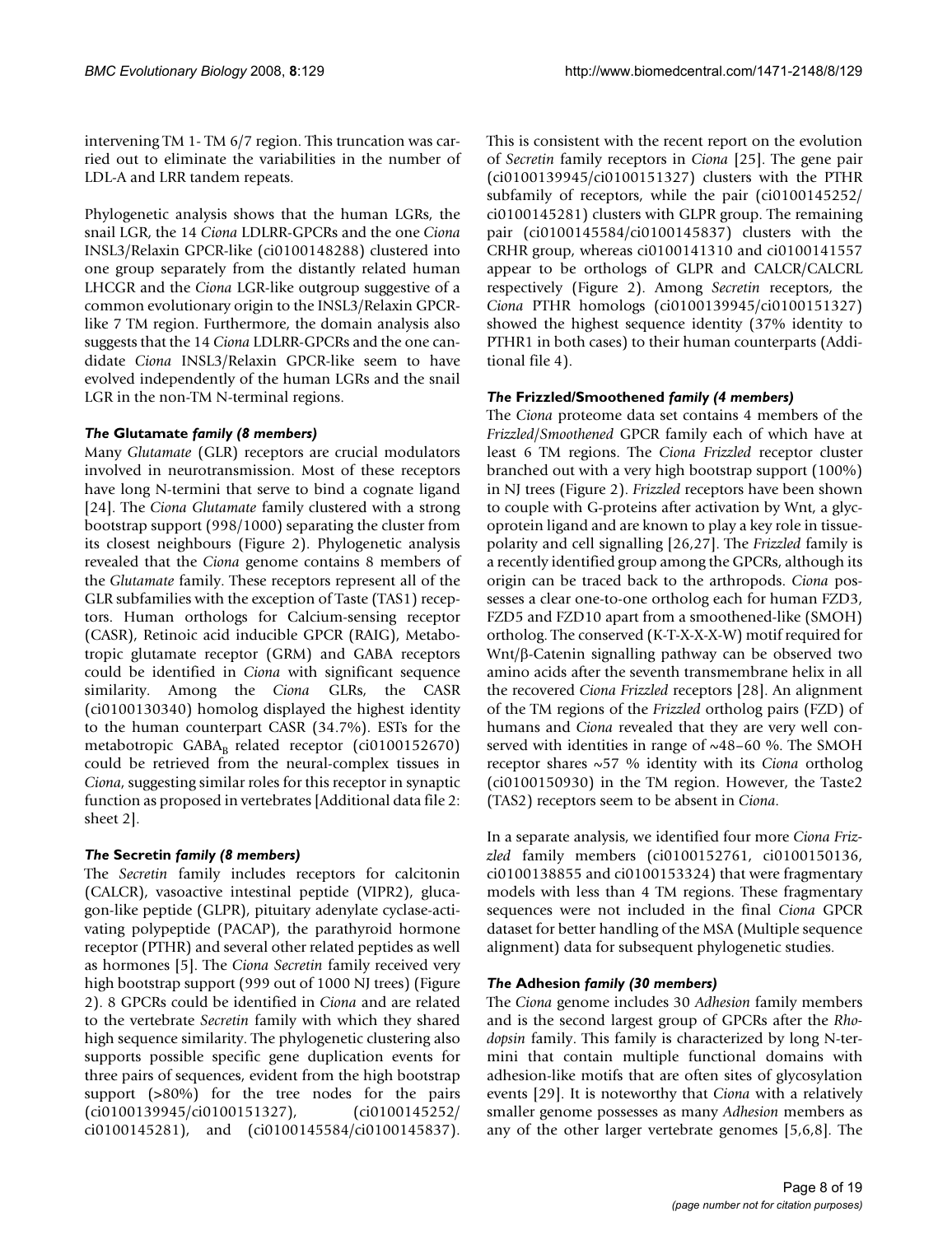density (number of *Adhesion* genes/genome size) of GPCR *Adhesion* family is 1 gene/~5 Kb in *Ciona* whereas it is 1 gene/~90 Kb for human. This denser *Ciona* GPCR group relative to human genome is also accompanied by a lack of clear-cut homology to human *Adhesion* GPCRs. Among all the major family clusters in our analysis, the *Adhesion* family received the lowest bootstrap support (401 out of 1000 NJ trees) (Figure 2). Of the 30 *Ciona* receptors identified, 6 showed unambiguous orthologous relationship with human members in a large scale comparison of the *Adhesion* GPCRs of the two genomes (data not shown). *Ciona Adhesion* members that received complete support from its human counterparts were included in the final representation (Figure 2). The human genome contains 33 *Adhesion* receptors that display a phylogenetic clustering into eight main groups (I-VIII) [29]. *Ciona* orthologs of the human *Adhesion* subfamilies includes one representative (ci0100145494) of the HE6/GP126 cluster (human group VIII), one representative (ci0100130008) of the GPR123-125 cluster (human group III) and one ortholog (ci0100132112) of the CELSR genes (human group IV) [29]. The remaining 3 receptors (ci0100137028, ci0100140016 and ci0100150579) are orthologous to the LEC subfamily of human *Adhesion* group I.

A search for potential orthologs of the remaining 24 *Ciona* receptors using PIPEALIGN and further phylogenetic analysis with top hits from the search failed to identify unambiguous orthologs when performing both NJ and Maximum Likelihood analysis. *Adhesion* GPCRs that could not be assigned specific subfamilies due to lack of support in cross-genome phylogenetic analysis were deemed as "*Unclassified Adhesion*". 21 of the 24*Ciona* "*Unclassified Adhesion*" models had only the GPS proteolytic domain in the N-termini. Among the remaining three "*Unclassified Adhesion*" receptors, ci0100130017 had a LRR domain while ci0100132869 and ci0100131580 protein models possess EGF repeats in the N-termini.

A phylogenetic analysis of the *Ciona Adhesion* GPCRs was performed on the region from the TM 1 to TM 7 of the receptors. The analysis revealed that the *Ciona Adhesion* family clustered into five different groups each receiving more than 75 % bootstrap support in (1000 bootstraps) NJ trees (Figure 5). The five clusters were denoted as Group I to Group V. This group assignment of the *Adhesion* GPCRs is *Ciona* specific and is independent of the human *Adhesion* groups referred to by Bjarnadottir et.al., 2004 [29]. 16 *Ciona Adhesion* receptors could be included into these five groups reflecting a probable paralogous relationship between the groups. The remaining *Adhesion* receptors remain as outgroups and do not cluster with sufficient phylogenetic support with other *Ciona* members. The phylogenetic analysis indicates that *Ciona Adhesion*



#### **Figure 5**

**Phylogenetic relationship within the** *Ciona* **GPCR set of** *Adhesion* **receptors**. A phylogeny of *Ciona Adhesion*  GPCRs shows the presence of five different paralogous clusters (group I- group V). Tree branches that support the five groups (> 75% bootstrap support) are coloured and their bootstrap values are represented. Branches that suggest gene duplication events (>98% bootstrap support) are reported with the bootstrap values in bold italics. *Ciona* Adhesion GPCR homologs of Human members are depicted with a '\*' symbol and the GPCRs that deviate from the predicted 7TM structure are marked using a '#' symbol.

repertoire constitutes a very diverse set of receptors sharing relatively poor sequence identity (Figure 5). The three members in Group III share the least identity (20%) while the two members in Group V were the most identical (89%). The Group V receptors are presumably gene duplication events as evident from the high bootstrap support (100%) of that node. Three members belonging to Group II share 25 % identity, while the five members of the Group I and the three members in Group IV share 23 % and 25 % identities respectively. In all cases, only the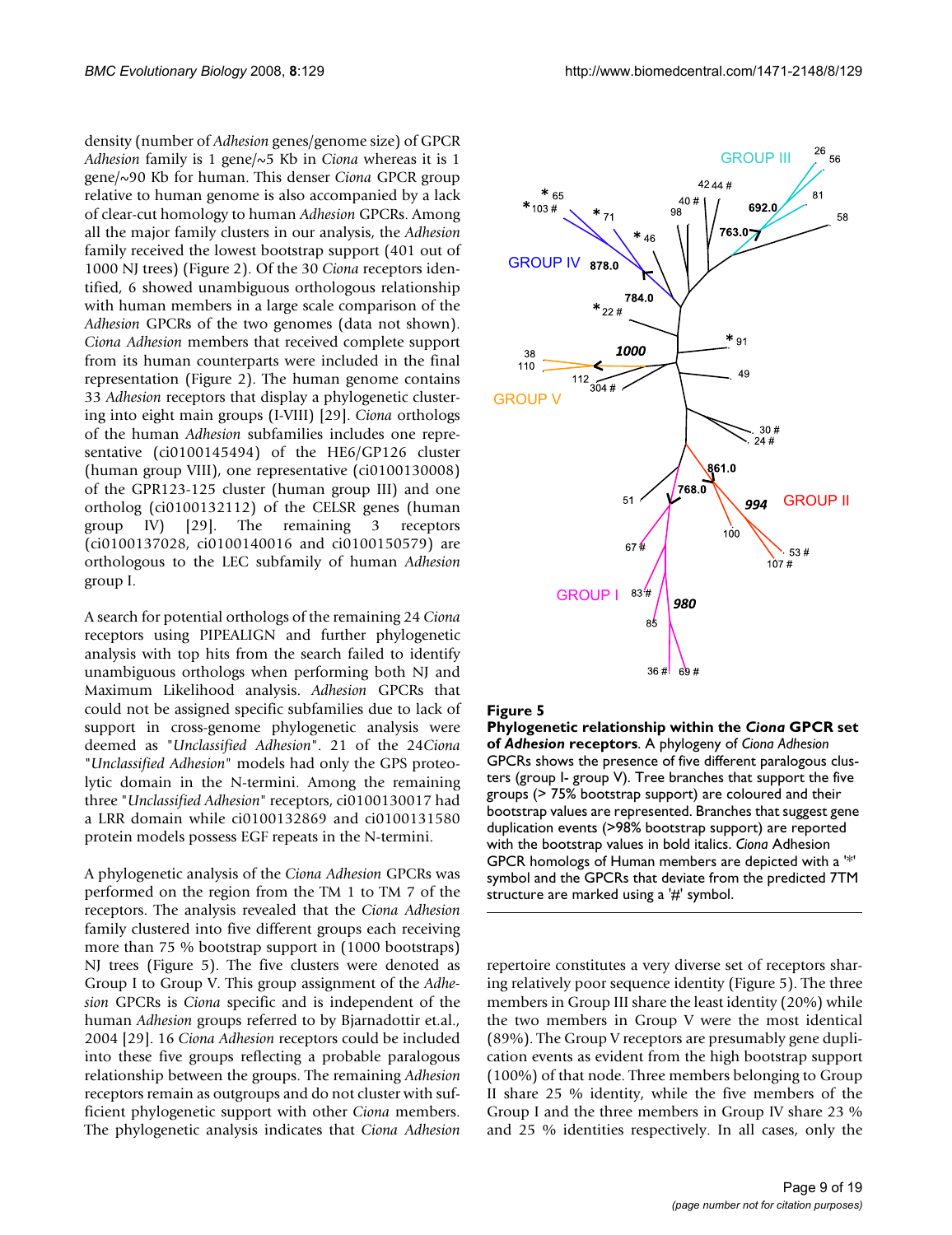identities within the TM regions were considered. Group IV constitutes receptors that are orthologous to human LEC/ETL subfamily of receptors. In addition to the gene pair (ci0100152766/ci0100130804) in Group V, our analysis also lends support to a hypothesis of two more probable gene duplication events for the tree nodes (ci0100130776/ci0100139268) and (ci0100134612/ ci0100152008) (Figure 5). Sequence alignment of the TM regions revealed that the ci0100130776/ci0100139268 pair receptors were 57% identical while the ci0100134612/ci0100152008 pair shares an identity of 52 %.

#### *Specialized tunicate GPCRs*

Our analysis revealed that the *Ciona* genome contains at least two representatives that could not be classified as unambiguous orthologs of the GRAFS families. These include one receptor (ci0100132129) that is similar to the protist *Dictyostelium* cAMP/Crl GPCR family and while the other receptor (ci0100150391) is homologous to the insect related Methuselah protein. The two *Ciona* receptors cluster with the corresponding cAMP and Methuselah GPCRs in a cross-genome phylogenetic analysis with a strong bootstrap support of 769 and 739 respectively, (out of 1000 replicates) in NJ trees (Figure 2). cAMP receptors in *Dictyostelium discoideum* mediate the coordinated aggregation of individual cells into a multi-cellular organism and regulate the expression levels of a number of developmentally regulated genes [30-32] while Crl receptors are implicated in cell growth regulation and tip formation in developing aggregates [33]. The Methuselah GPCR in *Drosophila* plays a role in ageing and increased resistance to several forms of stress including heat, starvation and oxidative damage [34]. The cAMP/Crl receptors are believed to be represented exclusively in protists, plant and fungal kingdoms while the Methuselah GPCR is thought to be present only in insects.

A BLASTP search for closest homolog of the *Ciona* cAMP GPCR-like sequence in the non-redundant NCBI database revealed that the *Ciona* sequence is most identical to predicted proteins in sea anemone (*Nematostella vectensis*) [Swiss-Prot: A7SN55] and *Danio rerio* [GenBank:  $XP$  001332705] with an overall sequence identity of 42% for both cases. The recovered *Nematostella* sequence was observed to have only 5 TM regions. An alignment of the *Ciona* receptor and its sea anemone homolog showed an identity of nearly 37% when only the TM regions were considered. Among the *Dictyostelium* cAMP/Crl family members, the *Ciona* sequence ci0100132129 shows best identity with CARC  $(\sim 21\%$  identical in the TM regions), while the best identity among the Crl members is CrlA (~19 % identical in TM regions). Likewise, a BLASTP search with the *Ciona* Methuselah-like homolog (ci0100150391) with other insect genomes revealed that it is  $\sim$ 23% identical in the TM region to a MTH 10-like receptor in the *Apis mellifera* genome (PIR:UPI0000DB6BC5). However, the ectodomain that characterizes the *Drosophila* Methuselah GPCR is absent in the *Ciona* homolog.

#### **Discussion**

Our phylogenetic analysis includes a collection of 169 putative *Ciona* GPCR sequences and highlights in detail the remarkable level of orthology between the protochordate and vertebrate GPCRs. Our analysis clearly suggests that a majority of the identified *Ciona* GPCRs have a clear vertebrate and in particular, a human homolog at the level of the major GRAFS subfamilies. Our results also show that at the individual gene level there are as many as 66 clear orthologs of human GPCRs in *Ciona* (Additional file 5). Given that *Ciona* possesses ancestral GPCR versions of the higher vertebral counterparts, there are also remarkable instances of lineage specific evolution as seen in the *Rhodopsin* and *Adhesion* families. From a protochordate perspective, the major differences from the human GPCRs in the *Ciona* repertoire can be attributed to the presence of 23 "*Other Rhodopsins*", the *Ciona* specific gene innovations of the LDLRR-GPCR cluster (14 sequences) and the unusually large *Adhesion* family (24 *Unclassified Adhesion* sequences). The presence of many "*Unclassified/Other*" GPCRs for which reliable orthologs could not be identified (*via* phylogenetic analysis) in other species, indicate that these are most likely ascidian specific genes. The other possibility is that these genes are evolving at a rapid rate, so much so that reliable orthologs could not be detected. In our final analysis and depiction of phylogenetic trees, we chose not to include these sets of "*Unclassified/Other*" sequences to avoid artefacts that can arise out of including sequences that are either evolving at a rapid rate or for which intermediate homologs could not be identified. Instances of incomplete/poorly modelled genes can also be a cause for the failure to detect reliable homologs for many of these GPCRs. With further sequencing and analysis of GPCRs in other protochordate genomes, it is likely to become clear if these genes are indeed protochordate related diversifications.

Our analysis of the *Ciona* GPCR family suggests that while the number of *Adhesion* receptors are comparable to that in vertebrates, the other GPCR families/subfamilies excepting that of the LDLRR-GPCRs, are represented at nearly 2 to 5 fold fewer numbers compared to the humans [Table 1, Table 2]. This observation is only expected for a genome that is 20 times smaller than the human genome.

#### *The Rhodopsin Family*

Among the *Rhodopsin* receptors, the human  $\alpha$ - and  $\beta$ group subfamilies are analogously represented in *Ciona* while among the seven subfamilies of the human  $\gamma$ - – and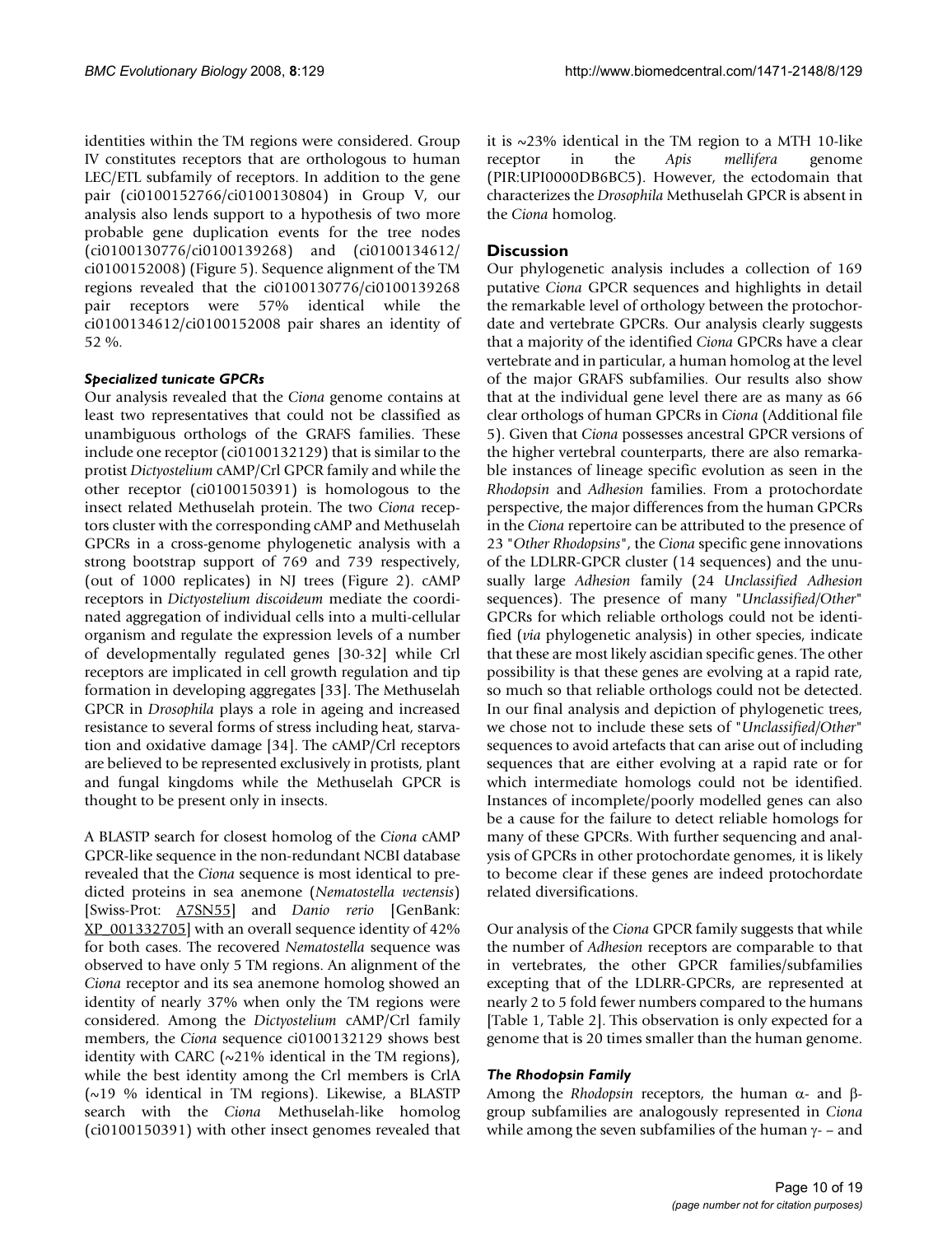G-groups, orthologs of the PUR, classical CHEM, MCHR and MRG receptor subfamilies could not be identified by phylogeny (Additional file 6). Simple BLAST searches identified many *Ciona* receptors as being similar to chemokine receptor cluster, but they did not receive sufficient support in the phylogenetic analysis. These were annotated as "Unclassifed Chemokine receptor cluster-like". It is possible that these are highly divergent homologs of the chemokine receptor cluster genes. The absence of a clear classical chemokine (CCRs, CXCRs) receptor ortholog in *Ciona* agrees with previous finding that the evolution of chemokine receptors arose after the split of the vertebrates from the protochordate lineage [35].

*Ciona* has two representatives belonging to the prostaglandin receptor cluster. Although *Drosophila* has one remote homolog of a prostaglandin receptor, a readily recognizable homolog of a vertebrate-like prostaglandin is first observed only in the protochordate lineage. The sequence identities of *Ciona* prostaglandin receptors with human PTGER4 range from  $\sim$ 21 – 23%. Prostaglandin receptors mediate a wide variety of actions and play important physiological roles in the cardiovascular and immune systems and in pain sensation in peripheral systems [36]. Reliable ESTs can be recovered from neural tissues for the PTGER homolog (ci0100153844) suggesting that these receptor homologs are involved in neural tissue physiology [Additional data file 2: sheet 2].

Among the peptide receptors, *Ciona* has a single copy of an authentic Tachykinin receptor which has been proposed to play an important role in feeding and sexual behaviour of the ascidians [37]. Furthermore, putative receptors for peptides like GnRH, Cionin (CCK/gastrinrelated peptide), Oxytocin/Arginine-vasopressin and Hypocretin/Orexin were recovered in *Ciona* [Additional data file 2]. Among the *Ciona* GPCRs the GnRH receptor remains the best studied and is the only known example of an authentic protochordate gonadotropin receptor to date [38]. A GnRHR- like protein in *Drosophila* was later found to be activated by AKH, a peptide structurally similar to GnRH, thus making *Ciona* the only available protochordate model to possess authentic GnRHRs [39]. So far, three GnRHR-like *Ciona* homologs have been found to be active in assays and are known to stimulate both the cAMP and IP3 signalling pathways. A cannabinoid receptor homolog (ci0100149095) and a receptor (ci0100136887) that is most closely related to the lysophospholipid receptors were also identified. We could not recover cannabinoid receptor homologs from the genomes of protostomes, while homologs were found in echinoderms suggesting that these receptors have their origins in a common deuterostomal ancestor to echinoderms and chordates. ESTs for the EDG homolog (ci0100136887) were recovered from blood cells/haemocytes suggesting that these receptors may have a role in the nervous system similar to that observed for vertebrate EDG receptors [40,41].

#### *Structural Innovations in the* **Ciona** *LDLRR/LGR-like/ GLHR* **Rhodopsin** *cluster*

*Ciona* shows a notable lineage specific gene innovation and gene expansion (14 confirmed members) of the LDLRR-GPCRs (Low density lipoprotein receptor repeat containing receptors). These receptors have TM regions that are homologous to vertebrate INSL3/Relaxin binding GPCRs. Lineage specific gene expansions have long been observed in several cases including that of the opsin and fish odorant receptor expansions in puffer fish [6] and trace amine receptor expansion in zebrafish [42]. The LDLRR-GPCR subfamily in *Ciona* displays an unusual combination of LDL-A domain tandem repeats in the Ntermini. Although the presence of a single LDL-A domain in GPCRs was first observed in mammals, our unpublished study shows that the LDL-A domain repeats in GPCRs exist in protostomes (Molluscs, Arthropods) and in early deuterostomes like echinoderms (*Strongylocentratus purpuratus*) and *Ciona* suggesting that the origin of these receptors can be traced back to a common bilateral ancestor. The presence of LDL-A repeats in mosaic proteins has long been known and is an example that supports the exon shuffling theory [43,44].

Based on phylogeny and domain architecture analysis we propose that while the signatures for the LDL-A domain and LRR domain containing *Rhodopsin* subfamily first arose in a bilateral metazoan ancestor, this subfamily has undergone several lineage specific innovations at the level of the combinations and tandem repeats of these domains. Our analysis suggests that the 14 *Ciona* LDLRR-GPCRs (in which the LRR domains are absent) have evolved divergently as a group [Figure 4, Additional data file 3]. This divergence is evident in the phylogenetic analysis of the TM regions of this group with those of the snail and human LGRs (Figure 4). It is possible that changes in the TM regions presumably accommodates for the changes that have occurred in the *Ciona* primary ligand binding N-terminal region that contain LDL-A domains but lack LRRs.

In vertebrate INSL3/relaxin binding GPCRs, a combination of a single cysteine-rich LDL-A domain and multiple LRRs at the ectodomain site is necessary for ligand binding, receptor activation and further downstream signalling from these receptors [45]. Receptors that lack the LDL-A domain were found to bind relaxin, but were unable to effect cAMP accumulation [46]. The LRR region in the ectodomain is essential for binding of glycoprotein hormones [47]. Notwithstanding the incomplete sequence information in the case of the 14 "Unclassified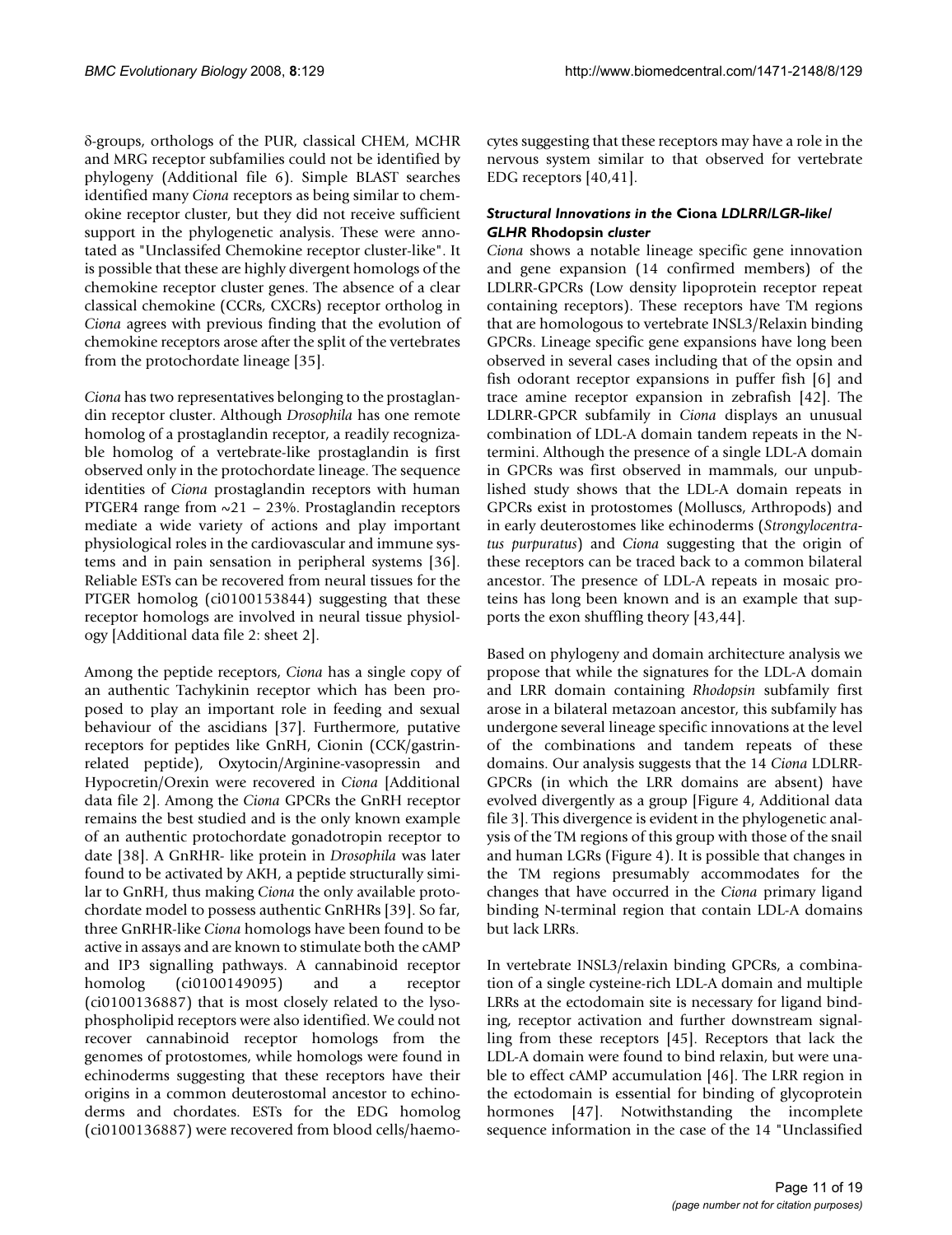LGR-like" sequences that do not have any identifiable domains at the N-termini, it is evident that the architecture of the 14 confirmed *Ciona* LDLRR-GPCRs that lack LRR domains is very different from vertebrate type C LGRs (LGR7/LGR8). These receptors are thus functionally unrelated to vertebrate INSL3/relaxin peptide binding receptors.

A typical cysteine-rich LDL-A domain found in human LDL receptor and human LDL Receptor related Protein (LRP) consists of  $~40$  amino acids containing six cysteine residues at fixed positions with the region between the fifth and sixth cysteines rich in aspartic and glutamic acid residues. These acidic residues in LDL receptors are known to interact with basic amino acids in lipoproteins [48,49]. The human LDL receptor contains at least 7 class A repeats [50,51] while the LRPs contain clusters of 2, 8, 10 and 11 repeats [52]. Furthermore, in the LRPs, these repeats bind to large protein complexes like the  $\alpha_2$  macroglobulin-protease complexes and urokinase-type plasminogen activator-plasminogen activator inhibitor (uPA-PAI) [53,54]. A majority of LDL-A-like repeats in the 14 *Ciona* LDLRR-GPCRs conform to the classical LDL-A repeat structure. It is thus tempting to speculate that these domains are crucial for the specific function of the receptors and that these receptors likely bind to lipoproteins or large protein complexes as ligands, analogous to the classical human LDL receptor. This hypothesis based on comparative domain analysis may serve as a pointer towards further molecular studies. A similar hypothesis that the snail GRL101 receptor which contains both LDL-A and LRR repeats might be a member of a putative class of GPCRs that directly transduce signals carried by large extracellular (lipo)protein (complexe)s, has been proposed earlier [23]. The differences between the snail LGR-like and the *Ciona* LDLRR-GPCRs lie in the possibility that the snail receptor which contains LRRs can potentially offer a different ligand presentation mechanism compared to the *Ciona* receptors that lack LRRs.

Although direct evidence of lipoproteins as GPCR signalling agents is not available, previous evidence suggests that LDL molecules at physiological concentrations can activate phosphatidylinositol signalling and mobilization of calcium from intracellular stores in the absence of LDL receptor mediation [55,56]. Similarly, HDL stimulation of cAMP formation has also been demonstrated [57]. However, to the best of our knowledge, no authentic GPCR has been demonstrated to bind to lipoproteins as signalling molecules and therefore it should be a crucial step forward to de-orphanize this family of GPCRs in *Ciona*. A search of the *Ciona* EST database for matches to the novel *Ciona* LDLRR-GPCR protein models revealed that a majority of the hits are derived from the blood tissue and haemocytes [Additional data file 2: sheet 2]. Identification of three putative *Ciona* orthologs of vertebrate INSL-relaxin-like genes has recently been reported [58]. Furthermore, the authors hypothesize that the *Ciona* INSL/RLN orthologs most likely interacts with a *Ciona* RTK-receptor and not a GPCR and the receptor switch from RTK-receptor to a GPCR occurred after the split of *Ciona* from the common lineage leading to the vertebrates [58]. From our own analysis of the 32 *Ciona* receptors in the LDLRR-GPCR/LGR-like/GLHR cluster, we found two LRR bearing LGR-like sequences (ci0100148288 & ci0100151424). Conserved domain searches of these two receptors further narrowed down only one candidate INSL3/relaxin receptor-like (ci0100148288) sequence. A phylogenetic analysis of *Ciona* sequence (ci0100148288) with vertebrate type C INSL3/Relaxin receptors (Figure 4) revealed that the *Ciona* receptor is not orthologous to vertebrate type C LGRs and is therefore unlikely to bind to vertebrate INSL3/Relaxin versions. Our analysis does not however exclude the possibility that the two LGR-like *Ciona* sequences (ci0100148288 & ci0100151424) can bind to the *Ciona* INSL-relaxin orthologs.

#### *The* **Ciona** *GPCR Adhesome*

Unlike vertebrates which possess multiple functional *Adhesion* N-terminal domains that include lectin, cadherin and laminin domains among others, the *Ciona* GPCR adhesome possesses a less complex domain organisation with a single GPS domain in 21 out of 30 receptors. Furthermore, these receptors did not correspond with any clear ortholog in other vertebrates. Orthologs for the vertebrate CELSR, LEC, GP123-GP125 and HE6 class of receptors could be observed but orthologs of other *Adhesion* members previously documented in human are missing.

The ligands and biological functions of *Adhesion* GPCRs are largely unknown. Orthologs belonging to the CELSR, HE6 and GP123/124/125 subfamilies have only a single representative in *Ciona* making it an interesting model for studying the roles of these GPCRs. The CELSR family of GPCRs in mammals play a possible functional role in the developmental processes of the brain and the peripheral nervous system [59]. Although a search of the *Ciona* EST database did not reveal any analogous distribution of CELSR homologs in neural tissues, this does not necessarily exclude its expression in these regions. The *Ciona* CELSR model showed maximum  $(\sim 34\%)$  identity with human CELSR2 while displaying a remarkable level of conservation in the N-terminal domain architecture. The *Ciona* CELSR homolog contains 9 cadherin domain repeats, 2 laminin G-like motifs, 1 laminin EGF-like motif, 7 EGF-like calcium binding motifs and the characteristic GPS domain identical to that in human CELSR2.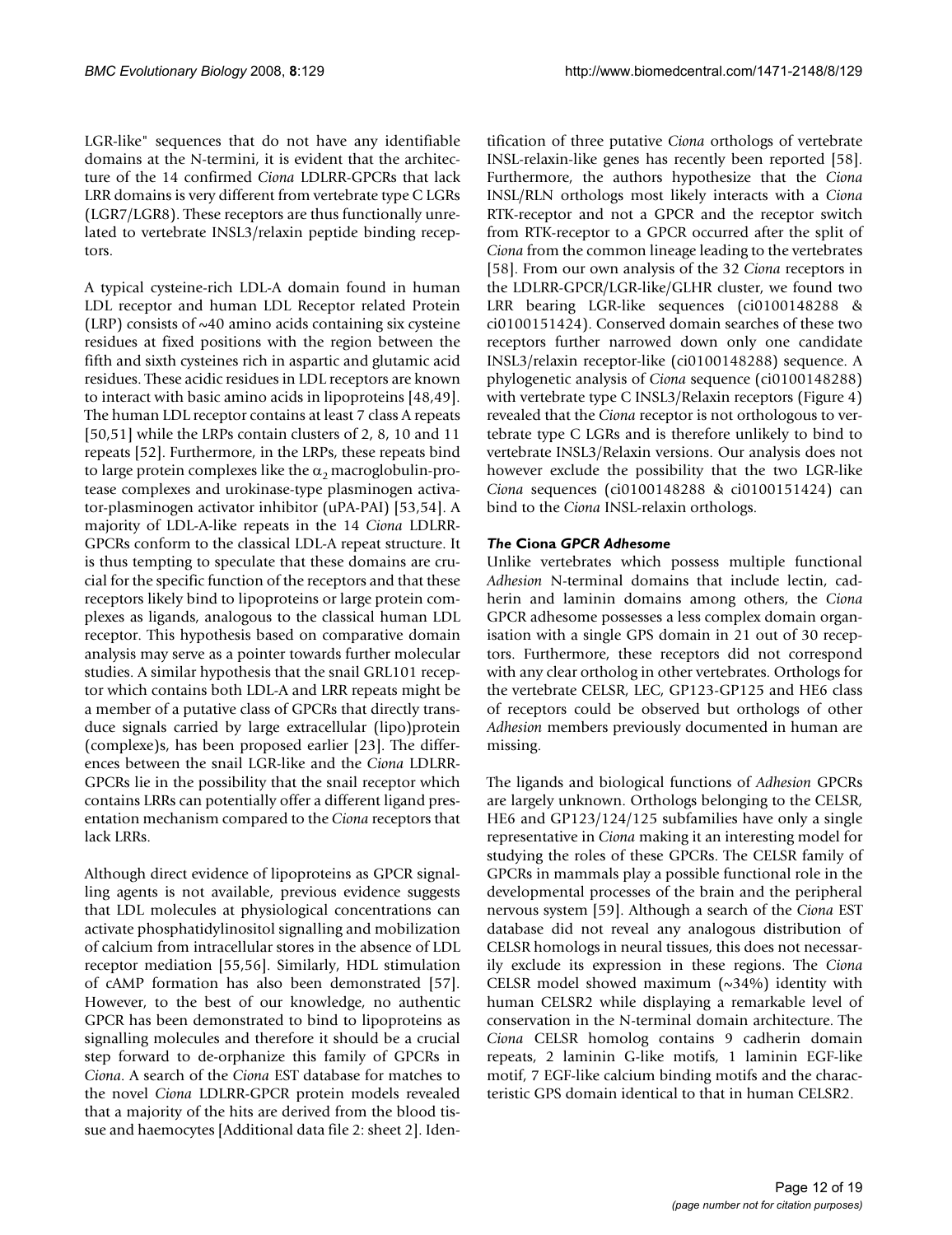Among mammalian LEC receptors, LEC1 and LEC3 expression is abundant in the brain tissue [60]. LEC1 binds to  $\alpha$ -latrotoxin and has a role in exocytosis of the synaptic vesicles [61]. The other vertebrate LEC homologs are unable to function as a-latrotoxin receptors and their physiological roles remain unknown. *Ciona* also has at least three phylogenetically identifiable LEC homologs for which reliable ESTs can be recovered from the gastrula and neurula, cleavage stage embryo and tail-bud embryo developmental stages suggestive of a role for these receptors in developmental processes [Additional data file 2: Sheet 2]. It should be interesting to explore the presence of LEC homologs in neural tissues of *Ciona* to compare biochemical roles of LEC GPCR biology between vertebrates and protochordates. As many as three gene duplication events can be suspected in the *Ciona* GPCR adhesome (Figure 5). *Ciona* can be a very good model where the developmental role of *Adhesion* orthologs can be investigated at the single cell level because the larvae contain approximately 2600 cells and the lineage of the embryonic cells giving rise to different tissue types has been well determined [62].

*The cAMP GPCR-like and Methuselah-like GPCR in* **Ciona**

The cAMP/Crl GPCRs belong to an ancient family of GPCRs with homologs observed in the protists, fungi and plants as reported in the Pfam database [63]. However, authentic cAMP GPCRs have been characterized only in the protist *Dictyotelium discoideum* [64]. The *Ciona* cAMP GPCR-like sequence shows best identity with predicted hypothetical proteins in *Danio rerio* and *Nematostella vectensis*. The top hit in a search with the *Ciona* cAMP GPCRlike sequence (ci0100132129) in the PRINTS database was the *Dictyostelium* cAMP receptors (CARs) with matches for 4 out of 7 sequence motifs and an E-value of 1.6e-05 [65]. The next best hit was the  $GABA_B$  GPCR of the *Glutamate* family with matches for 2 out of 14 sequence motifs and an E-value of 23. A recent study on the GPCR repertoire in the *Branchiostoma floridae* genome reports two cAMP GPCR-like sequences with limited sequence identities [12]. The ESTs for the Methuselah-like sequence (ci0100150391) were found only in the adult digestive gland suggesting a possible role for this GPCR in digestive processes. [Additional data file 2: sheet 2].

Although the putative non-GRAFS *Ciona* GPCRs ci0100132129 and ci0100150391 cluster with cAMP and Methuselah GPCR families with significant bootstrap support, they share only limited sequence identities  $(\sim19-25)$ %) with homologous members of their respective families. Evidently, sequence homology at these levels does not imply functional homology. It is possible that these sequences are highly divergent homologs of the cAMP and Methuselah GPCR families. The recovery of *Ciona* ESTs for both receptors confirmed that these genes are endogenously expressed. [Additional data file 2: Sheet 2].

#### *GPCR Orthologs of human disease genes*

*Ciona* has representatives of GPCRs that are associated with diseases in humans. Among the 15 monogenic GPCR disease genes known to date, *Ciona* has orthologs of 6 receptors [Table 3]. The motivation for identification of these GPCR orthologs is to facilitate the conception of studies that will have implications for human health. For example, the mammalian CASR gene is known to be expressed in parathyroid glands and its loss in parathyroid gland in mice is implicated in hypercalcemia, hyperparathyroidism and growth retardation [66]. Similarly, monogenic mutations of the PTHR1 gene is known to be involved in chondrodysplasia and multi-organ disorders, while monogenic mutants of Vasopressin receptor (AVPR2) are implicated in nephrogenic diabetes insipidus [67]. EST matches for CASR, PTHR1 and AVPR2 orthologs can be recovered in *Ciona* [Additional data file 2: Sheet 2]. The tunicate can thus prove an excellent model to probe the roles of these genes. Although physiological roles of these receptors may differ between humans and *Ciona*, studying their roles at the biochemical and genetic level in *Ciona* will potentially pave the way for a better understanding of its vertebrate counterparts.

#### *Sequence conservation of* **Ciona** *PTHRs*

A particular instance of orthology that will provide clues for the physiological roles of ancestral GPCRs is the PTHR orthologs in *Ciona* that share a high sequence identity with both vertebrate PTHR-1 and PTHR-2. PTHR-1-ligand interactions and their mechanism of action in vertebrates are well understood. PTHR-1 is abundantly expressed in bones and kidney and is known to play an important role in mediating PTH regulated mineral ion homeostasis and endochondral bone formation [68]. Mutations in vertebrate PTHRs and ligands are linked to a number of genetic diseases affecting skeletal development and calcium homeostasis [69]. Hence, the discovery of homologs for these receptors in a protochordate system is of special interest. Unlike PTHR-1, which is ubiquitously expressed, PTHR-2 is expressed in brain, testis, placenta and cardiac endothelium. The physiological roles of PTHR-2 however, are not clearly established [68].

A multiple sequence alignment of *Ciona* PTHRs with those of vertebrates reveal several conserved motifs [Additional data file 4]. The sequence conservation across many functionally important residues responsible for ligand binding and downstream G-protein coupling makes it likely that the putative *Ciona* PTHRs can cross-react specifically with mammalian PTH/PTH related peptides and can signal downstream by coupling to G-proteins. Interestingly, *Ciona* PTHR homologs exhibit high sequence conserva-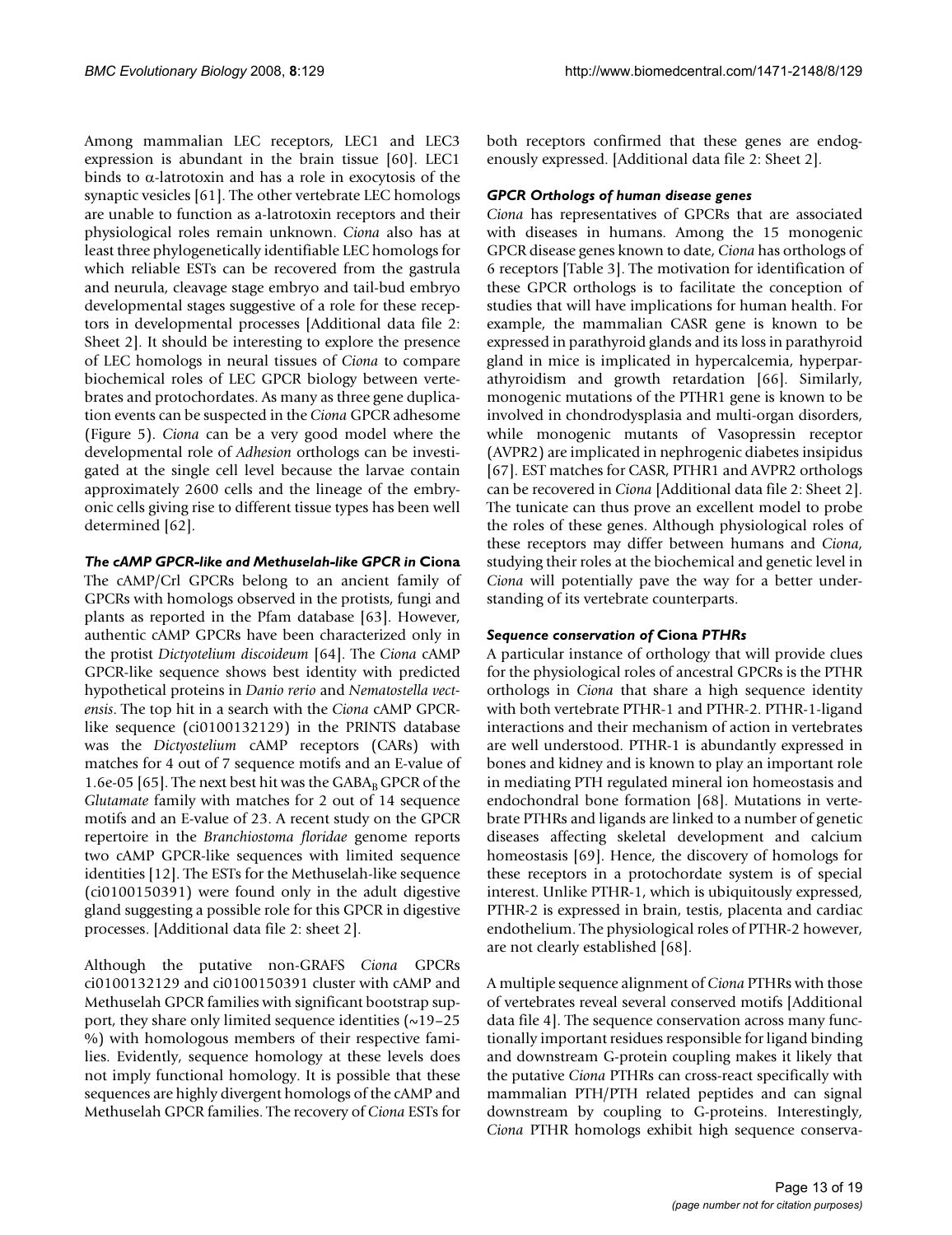| <b>Human Disease Category</b>                                                                      | <b>Human GPCRs</b> | <b>Candidate CiongGPCRs</b> |
|----------------------------------------------------------------------------------------------------|--------------------|-----------------------------|
| Autosomal Dominant Hypocalcemia (ADH), Sporadic Hypoparathyroidism, Familial<br>Hypoparathyroidism | CaSR               | ci0100130340                |
| Hypogonadotropic hypogonadism (HH)                                                                 | <b>GNRHR</b>       | ci0100133065                |
|                                                                                                    |                    | ci0100134571                |
|                                                                                                    |                    | ci0100152622                |
|                                                                                                    |                    | ci0100153146                |
| Nephrogenic diabetes insipidus (NDI)                                                               | AVPR <sub>2</sub>  | ci0100139176                |
| Precocious puberty, male Pseudohermaphroditism                                                     | <b>LHCGR</b>       | ci0100133821                |
| Chondrodysplasia, multi-organ disorders, metabolic disorders                                       | <b>PTHRI</b>       | ci0100139945                |
|                                                                                                    |                    | ci0100151327                |
| Sporadic basal cell carcinoma, Somatic mutation                                                    | <b>SMOH</b>        | ci0100150930                |
| Hypertension, Asthma                                                                               | ADRB <sub>2</sub>  | ci0100130320                |
|                                                                                                    |                    | ci0100137803                |

**Table 3:** *Ciona* **genes related to Human GPCR associated diseases.**

The list of top hits among *Ciona* genes in a BLASTP search against human disease related GPCRs. The list is based on an E-value cut-off of  $\leq$  le<sup>-20</sup> and further verification by phylogenetic analysis. The *Ciona* matches were checked for their alignment with the human proteins over the length of the TM region. Swiss-Prot identifiers are reported for the human GPCRs.

tion across sites known to be associated with Blomstrand's [70-72] and Jansen's syndrome in humans [73-75]. The absence of defined N- and C-terminal regions in *Ciona* PTHR homologs again seem to be a result of incomplete modelling and a clear picture should emerge with further refinement of the genome or through experimental studies. Information from the existing protein models (ci0100139945 and ci0100151327) should prove useful for performing experiments addressing the physiological roles of these receptors in a protochordate and its evolution in subsequent lineages.

#### **Conclusion**

A genome-wide analysis of the repertoire of putative GPCRs in *Ciona intestinalis* was carried out, revealing many intriguing aspects of ascidian GPCR evolution. While as many as 39% of *Ciona* GPCR sequences are orthologous to vertebrate GPCR subfamilies, a substantial number seem to represent invertebrate-chordate related diversification. The observation of orthologs of several GPCRs related to vertebrate heart and neural tissue physiology raises the possibility that genetic studies of *Ciona* GPCRs can be exploited to assess the functions of complementary higher vertebrate genes. The availability of *Ciona* EST hits with matches for 133 of the 169 putative GPCRs will facilitate further studies to elucidate their functional roles. The compact GPCR repertoire in the *Ciona* model also presents fewer complications in terms of functional redundancy and offers an advantage to study the evolution and function of these receptors. In summary, our analysis leads the way towards understanding the invertebrate-chordate GPCR signalling system and helps identify candidate vertebrate GPCR homologs in *Ciona* to be selected for functional studies.

#### **Methods**

#### *Description of* **Ciona intestinalis** *sequence data set*

The official version of the *Ciona intestinalis* JGI *v2.0* database was used as the source for obtaining the complete proteome [76]. The current size of this tunicate assembly is 173 Mb with approximately 94 Mb of the assembly being mapped to chromosomes, while the remaining 45 % of the genome is included in scaffolds. The proteome dataset includes 15,852 proteins and sequences in the current version include both automated and to a lesser extent, manually curated annotations. A CD-HIT [77] was performed on the proteome set with 99% identity cut-off to obtain a non-redundant dataset that is devoid of splice variants, duplicates and polymorphisms. Non-redundancy of the data set was also verified by a manual check.

#### *Prediction of Transmembrane regions*

Transmembrane regions in the *Ciona* proteome were predicted using secondary structure predictions tools like HMMTOP [78], TMHMM [79] and SOSUI [80] with default settings. A majority of known GPCRs acquire maximum coverage in the 7 TM domain prediction analyses [6]. Since the default settings have been known to underpredict or over-predict TM segments, peptides covering the entire range of 6, 7 and 8 TM domains were retrieved using each of the above programs. The predicted sequences recovered from these programs were later clustered and any redundancy in the (6–8) TM data set was removed. This resulted in 645 unique putative GPCR sequences that were analyzed for GPCR specific patterns using a variety of similarity and pattern search tools in a concerted and comprehensive manner. The strategy to identify protein models with 6/7/8 transmembrane regions while missing out on fragmentary or incomplete GPCR models from the JGI *Ciona* proteome allows for a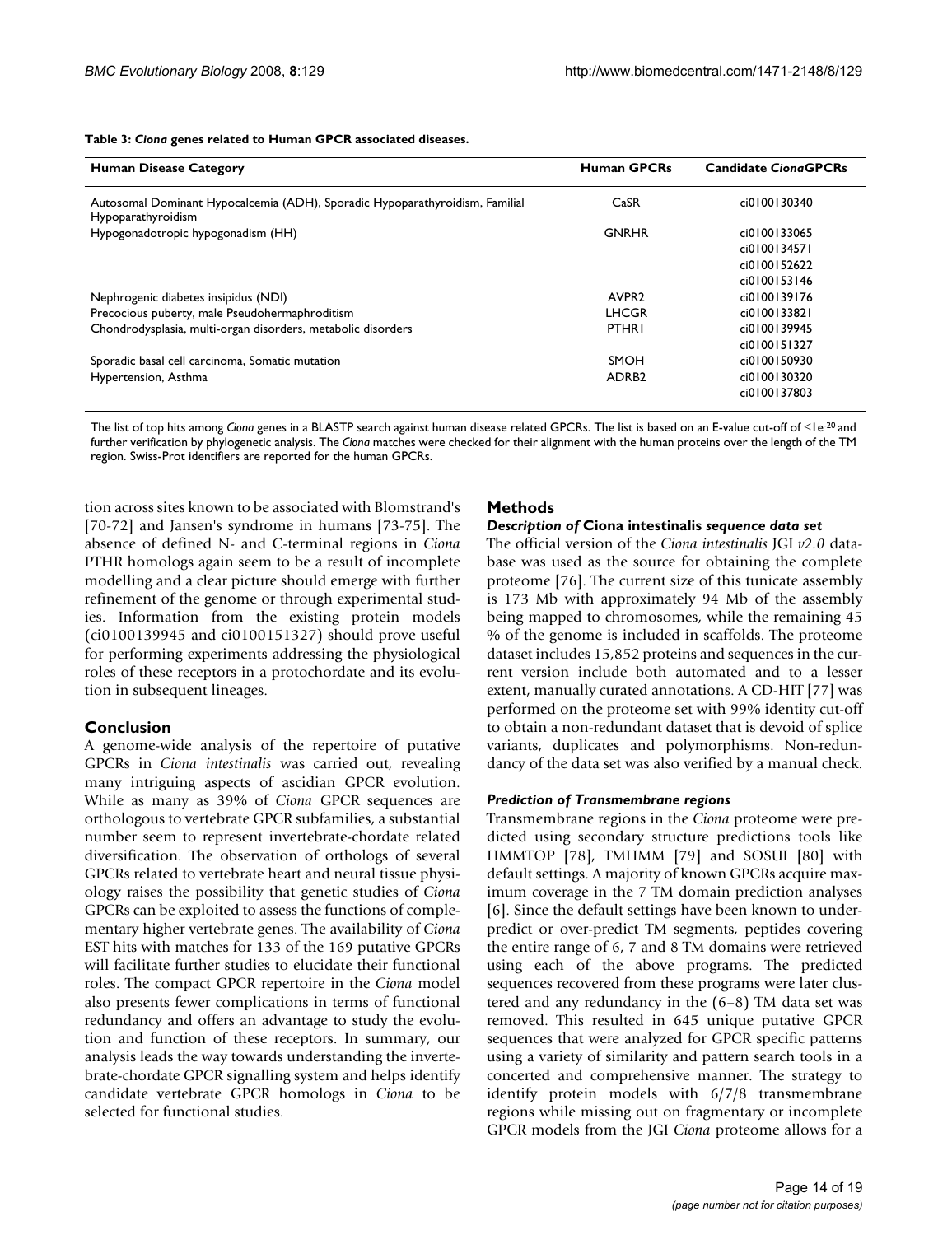better handling of the putative GPCR data set for multiple sequence alignment and phylogenetic studies.

#### *Identification of GPCRs using HMMPFAM*

Customized HMM models for all known GPCR families/ subfamilies recognized by the GPCRDB [81], were constructed from ClustalW version 1.83 [82] generated multiple alignments using HMMBUILD and HMMCALIBRATE programs of HMMER package version 2.3.2 [83]. HMMPFAM program was used to query a database of custom-built GPCR HMMs and all (6–8) TM *Ciona* queries that returned hits with an E-value better than 0.01 were extracted. The HMM files and seed alignments are available upon request. Default settings were used in all HMMBUILD and HMMCALIBRATE model builds.

#### *Identification of GPCRs using RPS-BLAST*

Position Specific Scoring Matrices (PSSMs) for all GPCR families/subfamilies recognized by the GPCRDB were generated using BLASTPGP program [84]. A collection of these GPCR PSSMs was then formatted using FOR-MATRPSDB to construct RPS-BLAST databases. All GPCR family specific PSSMs were generated with known GPCR sequences being used in a two-round iteration search against the corresponding GPCR family-specific database obtained from GPCRDB. For example, a CLASS A (*Rhodopsin*) Amine family PSSM is generated by BLASTPGP using a set of known CLASS A Amine GPCRs as a query against a CLASS A amine database with two rounds of iteration (-j option). FORMATRPSDB operations were carried out with default settings. GPCR family or subfamily specific PSSMs are available upon request. The *Ciona* (6–8) TM data set was searched against a database of custommade GPCR PSSMs by an RPS-BLAST search with a cut-off at  $E = 0.001$  and the best hits were recovered.

#### *Identification of GPCRs using BLASTP*

GPCR sequences were downloaded from the ftp site of GPCRDB and BLASTP [85] similarity comparisons were performed using the *Ciona* (6–8) TM dataset as query with an E-value = 10-12. *Ciona* queries that returned hits better than the cutoff were extracted into a temporary file.

#### *Identification of remote homologs*

In order to identify homologs for receptors that did not identify themselves with any human sequence, we performed PIPEALIGN searches. PIPEALIGN [86] is a web service that enables collection of potentially homologous sequences based on the query through a series of automated and integrative profile based search steps and finally presents the retrieved hits clustered into subfamilies in the context of a multiple sequence alignment (MSA). The MSA cluster results from PIPEALIGN proved to be a good starting point from which closest neighbours could be identified with a quick-fire NJ or ML analysis.

The nearest neighbour (the species adjacent to the query through the least number of internal nodes or in the case of a tie, *via* the shortest branch length) from such an analysis was identified and hand picked for inclusion into the final analysis.

For example, a typical identification of *Ciona* cAMP GPCR-like and Methuselah-like receptors was carried out by performing searches of these sequence queries on the web-versions of PIPEALIGN, Interproscan [87] and BLASTP (Blastp of Uniref100 database [88]). The hits from these searches were used for a preliminary NJ and ML analysis. After a manual check of the alignment for the hits, the nearest neighbour from such an analysis was then included into the final representative phylogenetic tree reconstruction.

#### *Orthology assignment using BLASTP and phylogenetic methods*

Human GPCR sequences were obtained from Fredriksson et.al [5] as well as from the GPCRDB. *Ciona* protein models that were returned as hits based on similarity/pattern searches (HMM/BLASTP/RPS-BLAST) were compiled together into one dataset. This initial dataset includes many redundant sequences identified simultaneously by two or more similarity/pattern searches. The final nonredundant *Ciona* GPCR dataset consisted of 169 proteins.

To ensure that orthology assignments are sound, a twoway BLASTP search was initially performed followed by phylogenetic analysis. Both *Ciona*-human and human-*Ciona* BLASTP searches were carried out resulting in the identification of sequences that were the top hits to each other. Orthologs were also detected based on crossgenome phylogenetic analysis of the human-*Ciona* GPCR datasets. The final orthology assignment was arrived at based on a consensus of the BLASTP/Reverse BLASTP results and the cross-genome phylogenetic analysis [Additional data file 2: sheet 1]. This final orthology assignment was also independently verified by searches of the *Ciona* sequences against conserved domain databases (Interproscan) and stand-alone local GPCR HMM databases.

#### *Identification of genomic positions of GPCRs using TBLASTN*

The best *Ciona* genome positions were identified for each *Ciona* GPCR using TBLASTN with an E-value cut off at 10- 5. All hits were manually inspected and the best genomic positions providing entire coverage of each query was extracted and imported in Excel sheets. [Additional data file 2: sheet 1]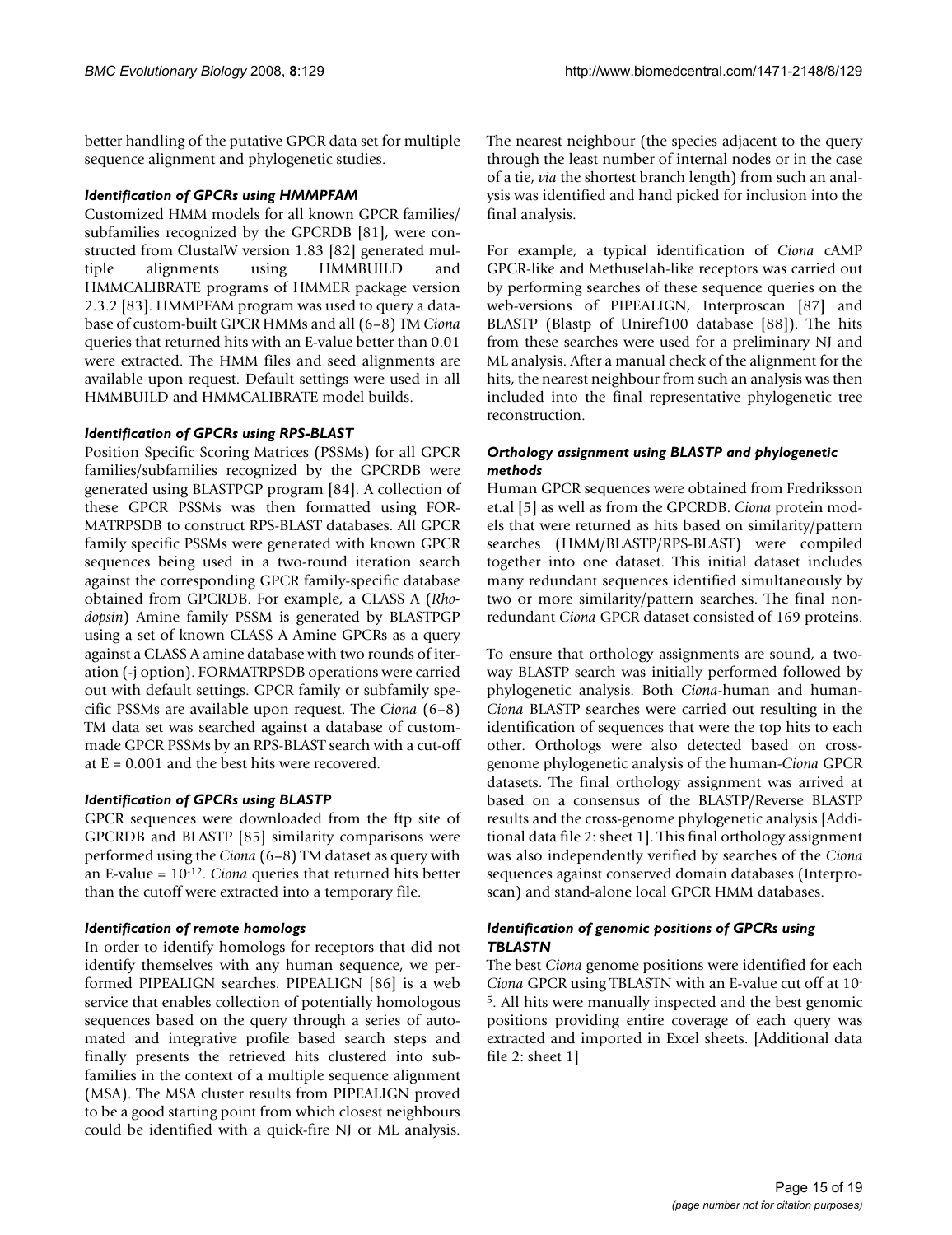#### *EST-hits and tissue/developmental stage based expression data*

The entire UniGene database of *Ciona* was downloaded from the ftp site [89] and locally installed. *Ciona* GPCR sequences were queried against the UniGene database using TBLASTN with the E-value set at 1e-15. The identifiers of the EST-hit collection were imported in an excel sheet and categorized based on their derivative developmental stage/tissue source to assist in gene finding and transcriptome analysis. [Additional data file 2: sheet 2]

# *Phylogenetic Methods*

Based on the initial *Ciona*-human BLASTP searches, *Ciona* GPCRs were broadly divided into *Rhodopsin* families and subfamilies and non-*Rhodopsin* receptors. The broadly separated GPCR families were then combined with their related GPCRs from either human or other species. MSAs were then performed using MAFFT version 5 [90] with protein weight matrix JTT200 and employing the E-INS-I strategy with a gap opening penalty of 1.53 and offset value of 0.123. All phylogenetic analyses shown arise out of consideration of only the terminally truncated TM spanning regions. Deviant branches were analysed and the corresponding sequences checked for false positives by looking for GPCR specific signatures or through Interproscan searches. The GRAFS (*Glutamate, Rhodopsin, Adhesion, Frizzled, Secretin*) dataset, the GPCR adhesome, the cAMP GPCR analysis and the non-(LDLRR-GPCR/LGRlike) *Rhodopsin* subsets were bootstrapped 1000 times using SEQBOOT from the PHYLIP package [version] [91]. The alignments were then used for subsequent distance matrices (JTT matrix) calculation by PROTDIST to obtain 1000 matrices. To obtain unrooted trees, neighbour-joining method was employed (NEIGHBOR) and a consensus of 1000 neighbour trees was arrived at using CONSENSE. The topology and phylogenetic support for the above mentioned tree representations was also verified using TREE-PUZZLE analysis. The divergent "*Unclassified/Other*" GPCRs were removed from the final data set to avoid tree artefacts [92].

Maximum likelihood tree of the LGR-like/LDLRR-GPCR cluster was obtained after performing 10,000 quartet puzzling steps with TREE-PUZZLE [version 5.2] [93] using a percentage of invariant sites to be estimated and eight rate categories to describe among-site rate variation with the shape parameter estimated from the data and employing VT (Mueller-Vingron 2000) substitution model. The NJ trees were visualized and edited using SPLITSTREE version 4 [94] and the TREE-PUZZLE trees were visualized using Tree view [95]

# **Abbreviations**

AVPR, Arginine-Vasopressin receptor; BAI, Brain Angiogenesis Inhibitor; CASR, Calcium Sensing Receptor; CAL-

CRL, Calcitonin gene related peptide Receptor; CALCR, Calcitonin Receptor; CELSR, Cadherin EGF LAG Seven Gtype Receptors; CNR, Cannabinoid Receptor; CRHR, Corticotropin Releasing Hormone Receptors; Crl, cAMP GPCR-like; CHEM, Chemokine receptor; EDG, Endothelial Differentiation GPCR; EST, Expressed sequence tag; EGF, Epidermal Growth Factor; ETL, EGF-Latrophilin 7 TM domain; FZD, *Frizzled*; GLHR, Glycoprotein hormone Receptor; GPCR, G protein-coupled receptor; GLR, *Glutamate* receptor; GLPR, Glucagon-like peptide Receptor; GNRHR, Gonadotropin Releasing Hormone Receptor; GCGR, Glucagon Receptor; GIPR, Gastric Inhibitory Polypeptide Receptor; GPS, GPCR Proteolytic site domain; HMM, Hidden Markov Model; LDLa, Low Density Lipoprotein Receptor ClassA domain; LDLRR, Low Density Lipoprotein Receptor repeats; LEC, Lectomedin Receptors; LGR, Leucine Rich Repeat containing GPCR; LRP, LDL Receptor related Proteins; LRR, Leucine Rich Repeat domain; LHCGR, Lutenizing hormone/choriogonadotropin receptor; LUTR, Lung 7TM Receptor; MAS, MAS1 oncogene receptor; MCR, Melanocortin Receptors; MRG, MAS-related receptor; MCHR, Melanin Concentrating Hormone Receptor; MECA, Melanocortin, Endothelial Differentiation, Cannabinoid, Adenosine GPCR cluster; MSA, Multiple Sequence Alignment; NJ, Neighbour Joining tree reconstruction method; PUR, Purine; PACAP, Pituitary Adenylyl Cyclase Activating Protein; PSSM, Position Specific Scoring Matrix; PTGER, Prostaglandin Receptor; PTHR, Parathyroid Hormone Receptor; RAIG, Retinoic acid inducible GPCR; RTK, Receptor Tyrosine Kinase; SALPR, Somatostatin and Angiotensin-like peptide receptor; SCTR, *Secretin*; SOG, Somatostatin, Opioid, Galanin cluster; SMOH, Smoothened; TAS, Taste Receptors; TM, Terminally truncated transmembrane spanning segments; VLGR, Very Large G-Protein-Coupled Receptor; VIPR2, Vasoactive intestinal peptide Receptor;

# **Authors' contributions**

NK carried out the work and has written the first draft of the paper. GKA participated in discussions of the study. NM conceived the study, participated in the analysis and coordination and helped drafting of the final manuscript.

# **Additional material**

**Additional file 1** *Protein sequences of all* Ciona *GPCRs identified in this study in FASTA format* Click here for file [http://www.biomedcentral.com/content/supplementary/1471- 2148-8-129-S1.pdf]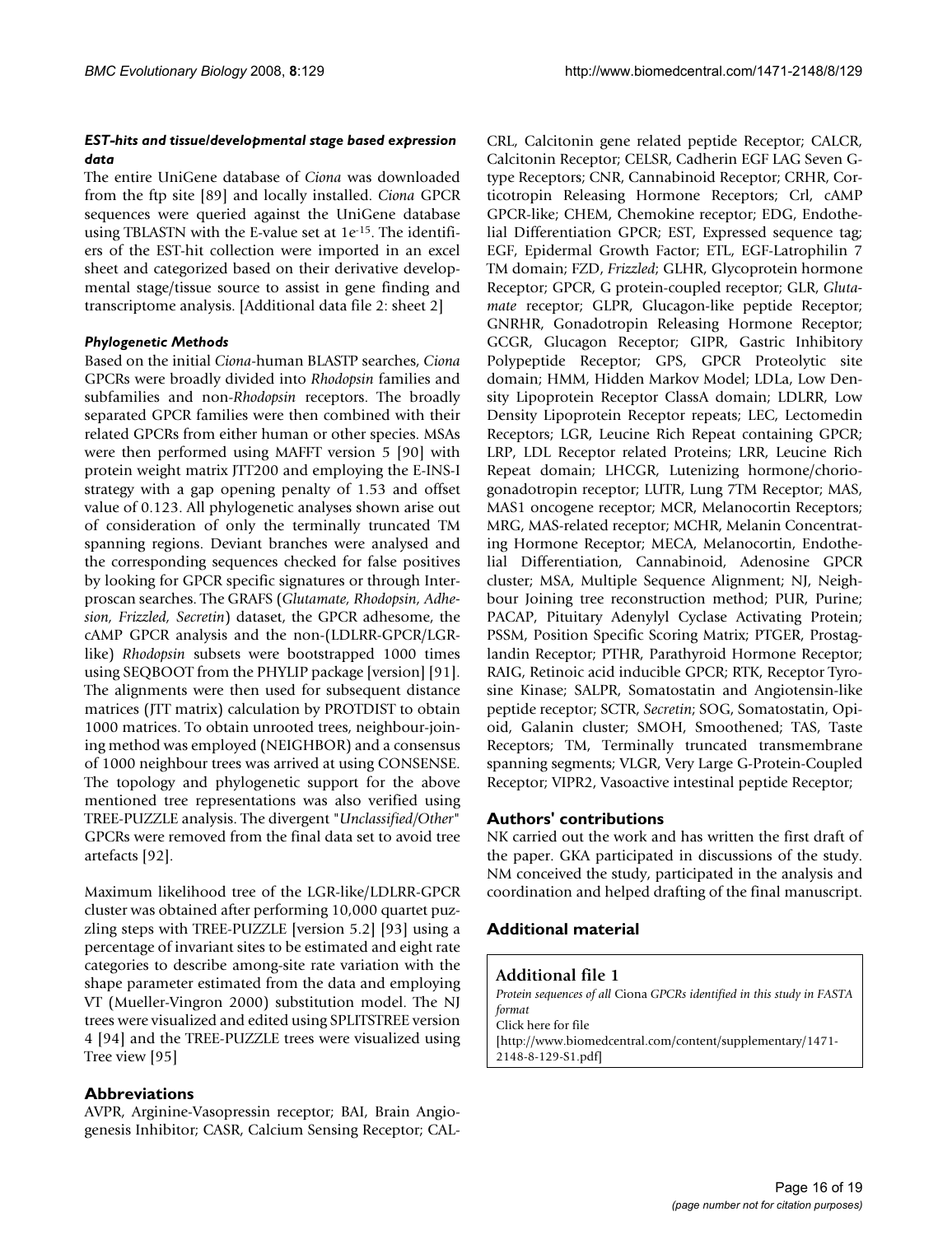### **Additional file 2**

Ciona *GPCRs with homologs in Humans and other genomes (Sheet 1) and EST-HITS of* Ciona *GPCRs sorted by developmental stage/tissue (Sheet 2)*

Click here for file

[http://www.biomedcentral.com/content/supplementary/1471- 2148-8-129-S2.xls]

# **Additional file 3**

*Domain architecture of LDLRR-GPCR/LGR-like/GLHR receptor cluster in* Ciona

Click here for file

[http://www.biomedcentral.com/content/supplementary/1471- 2148-8-129-S3.pdf]

# **Additional file 4**

*Multiple sequence alignment of human and rat PTHRs with homologs from* Ciona*. Alignment was generated in MAFFT using gap penalty of 1.53 and offset value 0.123. Scoring matrix is based on JTT200. Colored amino acids are used to refer functionally important residues known in human and rat PTHR1 and their putative homologs in* Ciona *and human PTHR2. Furthermore transmembrane regions are colored and sequence conservation and similarity represented symbolically.*

Click here for file

[http://www.biomedcentral.com/content/supplementary/1471- 2148-8-129-S4.pdf]

# **Additional file 5**

*The GRAFSCM (*Glutamate, Rhodopsin, Adhesion, Frizzled, Secretin*, cAMP GPCR-like, Methuselah-like) phylogenetic tree in standard Newick format.*

Click here for file

[http://www.biomedcentral.com/content/supplementary/1471- 2148-8-129-S5.tre]

# **Additional file 6**

*The non-(LDLRR-GPCR/LGR)* Rhodopsin *phylogenetic tree in standard Newick format*

Click here for file

[http://www.biomedcentral.com/content/supplementary/1471- 2148-8-129-S6.tre]

#### **Acknowledgements**

We thank the Joint Genome Institute (JGI) for public availability of sequencing data. These sequence data were produced by the US Department of Energy JGI (USA). We also thank IIT Madras and the Bioinformatics Infrastructure Facility, supported by the DBT, Govt of India, for infrastructural support.

#### **References**

- 1. Chen JY, Huang DY, Peng QQ, Chi HM, Wang XQ, Feng M: **The first tunicate from the Early Cambrian of South China.** *Proc Natl Acad Sci USA* 2003, **100:**8314-8318.
- 2. Delsuc F, Brinkmann H, Chourrout D, Philippe H: **Tunicates and not cephalochordates are the closest living relatives of vertebrates.** *Nature* 2006, **439:**965-968.
- 3. Passamaneck YJ, Di Gregorio A: **Ciona intestinalis: chordate development made simple.** *Dev Dyn* 2005, **233:**1-19.
- 4. Dehal P, Satou Y, Campbell RK, Chapman J, Degnan B, De Tomaso A, Davidson B, Di Gregorio A, Gelpke M, Goodstein DM, *et al.*: **The**

**draft genome of Ciona intestinalis: insights into chordate and vertebrate origins.** *Science* 2002, **298:**2157-2167.

- 5. Fredriksson R, Lagerstrom MC, Lundin LG, Schioth HB: **The G-protein-coupled receptors in the human genome form five main families. Phylogenetic analysis, paralogon groups, and fingerprints.** *Mol Pharmacol* 2003, **63:**1256-1272.
- 6. Metpally RP, Sowdhamini R: **Genome wide survey of G proteincoupled receptors in Tetraodon nigroviridis.** *BMC Evol Biol* 2005, **5:**41.
- 7. Hill CA, Fox AN, Pitts RJ, Kent LB, Tan PL, Chrystal MA, Cravchik A, Collins FH, Robertson HM, Zwiebel LJ: **G protein-coupled receptors in Anopheles gambiae.** *Science* 2002, **298:**176-178.
- 8. Lagerstrom MC, Hellstrom AR, Gloriam DE, Larsson TP, Schioth HB, Fredriksson R: **The G protein-coupled receptor subset of the chicken genome.** *PLoS Comput Biol* 2006, **2:**e54.
- 9. Gloriam DE, Fredriksson R, Schioth HB: **The G protein-coupled receptor subset of the rat genome.** *BMC Genomics* 2007, **8:**338.
- 10. Bjarnadottir TK, Gloriam DE, Hellstrand SH, Kristiansson H, Fredriksson R, Schioth HB: **Comprehensive repertoire and phylogenetic analysis of the G protein-coupled receptors in human and mouse.** *Genomics* 2006, **88:**263-273.
- 11. Metpally RP, Sowdhamini R: **Cross genome phylogenetic analysis of human and Drosophila G protein-coupled receptors: application to functional annotation of orphan receptors.** *BMC Genomics* 2005, **6:**106.
- 12. Nordstrom K, Fredriksson R, Schioth H: **The Branchiostoma genome contains a highly diversified set of G protein-coupled receptors.** *BMC Evol Biol* 2008, **8(1):**9.
- 13. Fredriksson R, Schioth HB: **The repertoire of G-protein-coupled receptors in fully sequenced genomes.** *Mol Pharmacol* 2005, **67:**1414-1425.
- 14. Schioth HB, Nordstrom KJ, Fredriksson R: **Mining the gene repertoire and ESTs for G protein-coupled receptors with evolutionary perspective.** *Acta Physiol (Oxf)* 2007, **190:**21-31.
- 15. Herz JM, Thomsen WJ, Yarbrough GG: **Molecular approaches to receptors as targets for drug discovery.** *J Recept Signal Transduct Res* 1997, **17:**671-776.
- 16. Lichtarge O, Bourne HR, Cohen FE: **An evolutionary trace method defines binding surfaces common to protein families.** *J Mol Biol* 1996, **257:**342-358.
- 17. Flower DR: **Modelling G-protein-coupled receptors for drug design.** *Biochim Biophys Acta* 1999, **1422:**207-234.
- 18. Drews J: **Drug discovery: a historical perspective.** *Science* 2000, **287:**1960-1964.
- 19. Jacoby E, Bouhelal R, Gerspacher M, Seuwen K: **The 7 TM G-protein-coupled receptor target family.** *ChemMedChem* 2006, **1:**761-782.
- 20. Romer AS: *The Vertebrate Body* 4th edition. Philadelphia: W.B.Saunders; 1970.
- 21. Weichert CK: *Elements of Chordate Anatomy* New York: McGraw-Hill; 1953.
- 22. Bathgate RA, Samuel CS, Burazin TC, Gundlach AL, Tregear GW: **Relaxin: new peptides, receptors and novel actions.** *Trends Endocrinol Metab* 2003, **14:**207-213.
- 23. Tensen CP, Van Kesteren ER, Planta RJ, Cox KJ, Burke JF, van Heerikhuizen H, Vreugdenhil E: **A G protein-coupled receptor with low density lipoprotein-binding motifs suggests a role for lipoproteins in G-linked signal transduction.** *Proc Natl Acad Sci USA* 1994, **91:**4816-4820.
- 24. Higgins GA, Miczek KA: **Glutamate receptor subtypes: promising new pharmacotherapeutic targets.** *Psychopharmacology (Berl)* 2005, **179:**1-3.
- 25. Cardoso JC, Pinto VC, Vieira FA, Clark MS, Power DM: **Evolution of Secretin family GPCR members in the metazoa.** *BMC Evol Biol* 2006, **6:**108.
- 26. Huang HC, Klein PS: **The Frizzled family: receptors for multiple signal transduction pathways.** *Genome Biol* 2004, **5:**234.
- 27. Vinson CR, Conover S, Adler PN: **A Drosophila tissue polarity locus encodes a protein containing seven potential transmembrane domains.** *Nature* 1989, **338:**263-264.
- 28. Umbhauer M, Djiane A, Goisset C, Penzo-Mendez A, Riou JF, Boucaut JC, Shi DL: **The C-terminal cytoplasmic Lys-thr-X-X-X-Trp motif in Frizzled receptors mediates Wnt/beta-catenin signalling.** *EMBO J* 2000, **19:**4944-4954.
- 29. Bjarnadottir TK, Fredriksson R, Hoglund PJ, Gloriam DE, Lagerstrom MC, Schioth HB: **The human and mouse repertoire of the**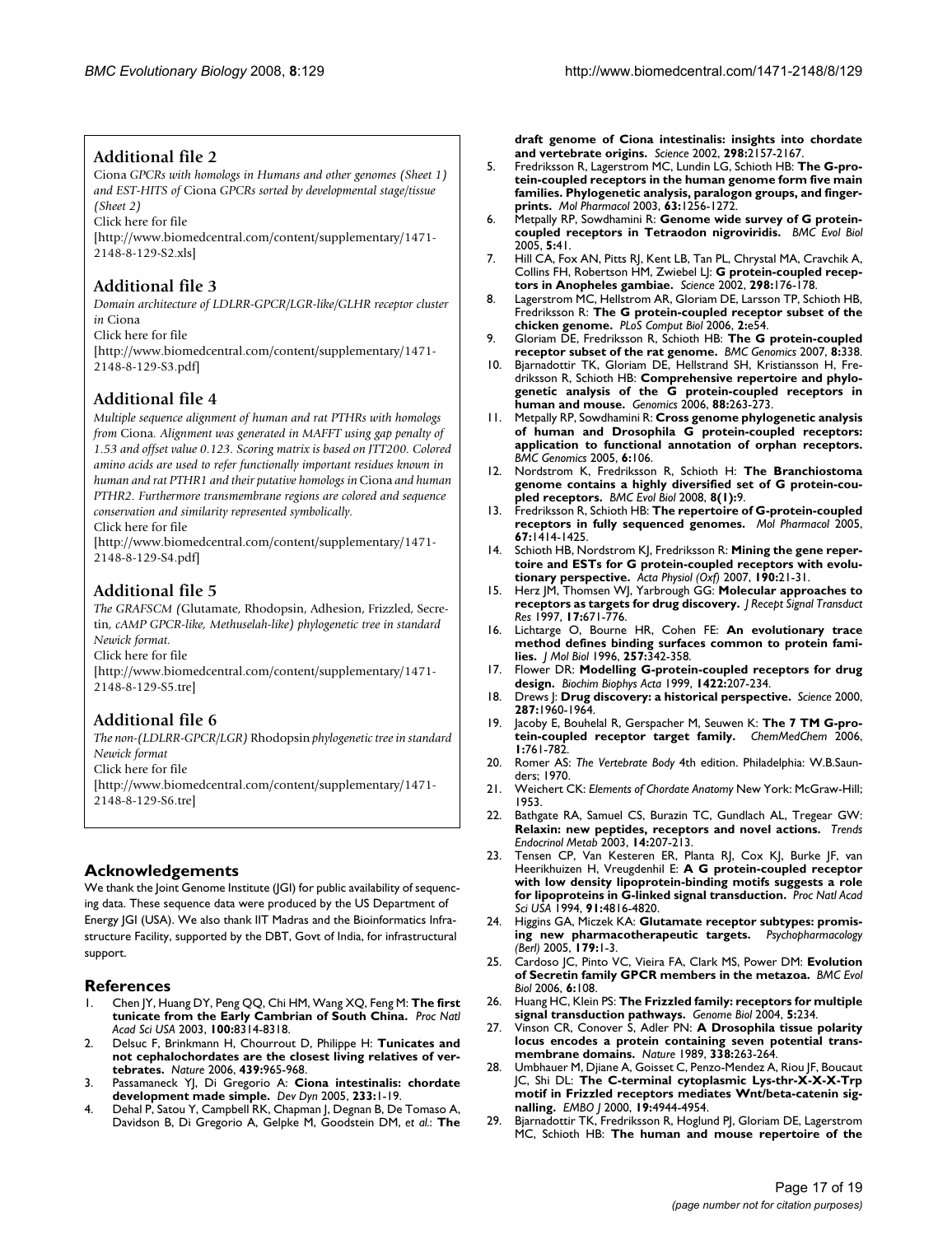**Adhesion family of G-protein-coupled receptors.** *Genomics* 2004, **84:**23-33.

- 30. Klein PS, Sun TJ, Saxe CL 3rd, Kimmel AR, Johnson RL, Devreotes PN: **A chemoattractant receptor controls development in Dictyostelium discoideum.** *Science* 1988, **241:**1467-1472.
- 31. Saxe CL 3rd, Ginsburg GT, Louis JM, Johnson R, Devreotes PN, Kimmel AR: **CAR2, a prestalk cAMP receptor required for normal tip formation and late development of Dictyostelium discoideum.** *Genes Dev* 1993, **7:**262-272.
- Johnson RL, Saxe CL 3rd, Gollop R, Kimmel AR, Devreotes PN: **Identification and targeted gene disruption of cAR3, a cAMP receptor subtype expressed during multicellular stages of Dictyostelium development.** *Genes Dev* 1993, **7:**273-282.
- 33. Raisley B, Zhang M, Hereld D, Hadwiger JA: **A cAMP receptor-like G protein-coupled receptor with roles in growth regulation and development.** *Dev Biol* 2004, **265:**433-445.
- 34. Lin YJ, Seroude L, Benzer S: **Extended life-span and stress resistance in the Drosophila mutant methuselah.** *Science* 1998, **282:**943-946.
- 35. DeVries ME, Kelvin AA, Xu L, Ran L, Robinson J, Kelvin DJ: **Defining the origins and evolution of the chemokine/chemokine receptor system.** *J Immunol* 2006, **176:**401-415.
- 36. Narumiya S, Sugimoto Y, Ushikubi F: **Prostanoid receptors: structures, properties, and functions.** *Physiol Rev* 1999, **79:**1193-1226.
- 37. Satake H, Ogasawara M, Kawada T, Masuda K, Aoyama M, Minakata H, Chiba T, Metoki H, Satou Y, Satoh N: **Tachykinin and tachykinin receptor of an ascidian, Ciona intestinalis: evolutionary origin of the vertebrate tachykinin family.** *J Biol Chem* 2004, **279:**53798-53805.
- 38. Tello JA, Rivier JE, Sherwood NM: **Tunicate gonadotropin-releasing hormone (GnRH) peptides selectively activate Ciona intestinalis GnRH receptors and the green monkey type II GnRH receptor.** *Endocrinology* 2005, **146:**4061-4073.
- 39. Staubli F, Jorgensen TJ, Cazzamali G, Williamson M, Lenz C, Sondergaard L, Roepstorff P, Grimmelikhuijzen CJ: **Molecular identification of the insect adipokinetic hormone receptors.** *Proc Natl Acad Sci USA* 2002, **99:**3446-3451.
- 40. Beer MS, Stanton JA, Salim K, Rigby M, Heavens RP, Smith D, Mcallister G: **EDG receptors as a therapeutic target in the nervous system.** *Ann N Y Acad Sci* 2000, **905:**118-31.
- 41. Toman RE, Milstien S, Spiegel S: **Sphingosine-1-phosphate: an emerging therapeutic target.** *Expert Opin Ther Targets* 2001, **5:**109-123.
- 42. Gloriam DE, Bjarnadottir TK, Yan YL, Postlethwait JH, Schioth HB, Fredriksson R: **The repertoire of trace amine G-protein-coupled receptors: large expansion in zebrafish.** *Mol Phylogenet Evol* 2005, **35:**470-482.
- 43. Gilbert W: **Why genes in pieces?** *Nature* 1978, **271:**501.
- 44. Gilbert W: **Genes-in-pieces revisited.** *Science* 1985, **228:**823-824. 45. Halls ML, Bond CP, Sudo S, Kumagai J, Ferraro T, Layfield S, Bathgate RA, Summers RJ: **Multiple binding sites revealed by interaction of relaxin family peptides with native and chimeric relaxin family peptide receptors 1 and 2 (LGR7 and LGR8).** *J Pharmacol Exp Ther* 2005, **313:**677-687.
- Scott DJ, Layfield S, Yan Y, Sudo S, Hsueh AJ, Tregear GW, Bathgate RA: **Characterization of novel splice variants of LGR7 and LGR8 reveals that receptor signaling is mediated by their unique low density lipoprotein class A modules.** *J Biol Chem* 2006, **281:**34942-34954.
- 47. Kobe B, Deisenhofer |: Crystal structure of porcine ribonucle**ase inhibitor, a protein with leucine-rich repeats.** *Nature* 1993, **366:**751-756.
- 48. Esser V, Limbird LE, Brown MS, Goldstein JL, Russell DW: **Mutational analysis of the ligand binding domain of the low density lipoprotein receptor.** *J Biol Chem* 1988, **263:**13282-13290.
- 49. Russell DW, Brown MS, Goldstein JL: **Different combinations of cysteine-rich repeats mediate binding of low density lipoprotein receptor to two different proteins.** *J Biol Chem* 1989, **264:**21682-21688.
- 50. Sudhof TC, Goldstein JL, Brown MS, Russell DW: **The LDL receptor gene: a mosaic of exons shared with different proteins.** *Science* 1985, **228:**815-822.
- 51. Yamamoto T, Davis CG, Brown MS, Schneider WJ, Casey ML, Goldstein JL, Russell DW: **The human LDL receptor: a cysteine-rich protein with multiple Alu sequences in its mRNA.** *Cell* 1984, **39:**27-38.
- 52. Herz J, Hamann U, Rogne S, Myklebost O, Gausepohl H, Stanley KK: **Surface location and high affinity for calcium of a 500-kd liver membrane protein closely related to the LDL-receptor suggest a physiological role as lipoprotein receptor.** *EMBO J* 1988, **7:**4119-4127.
- 53. Nykjaer A, Petersen CM, Moller B, Jensen PH, Moestrup SK, Holtet TL, Etzerodt M, Thogersen HC, Munch M, Andreasen PA, Gliemann J: **Purified alpha 2-macroglobulin receptor/LDL receptorrelated protein binds urokinase.plasminogen activator inhibitor type-1 complex. Evidence that the alpha 2-macroglobulin receptor mediates cellular degradation of urokinase receptor-bound complexes.** *J Biol Chem* 1992, **267:**14543-14546.
- Herz J, Couthier DE, Hammer RE: Correction: LDL receptor**related protein internalizes and degrades uPA-PAI-1 complexes and is essential for embryo implantation.** *Cell* 1993, **73:**428.
- 55. Sachinidis A, Locher R, Mengden T, Vetter W: **Low-density lipoprotein elevates intracellular calcium and pH in vascular smooth muscle cells and fibroblasts without mediation of LDL receptor.** *Biochem Biophys Res Commun* 1990, **167:**353-359.
- 56. Block LH, Knorr M, Vogt E, Locher R, Vetter W, Groscurth P, Qiao BY, Pometta D, James R, Regenass M, Pletscher A: **Low density lipoprotein causes general cellular activation with increased phosphatidylinositol turnover and lipoprotein catabolism.** *Proc Natl Acad Sci USA* 1988, **85:**885-889.
- 57. Wu YQ, Jorgensen EV, Handwerger S: **High density lipoproteins stimulate placental lactogen release and adenosine 3',5' monophosphate (cAMP) production in human trophoblast cells: evidence for cAMP as a second messenger in human placental lactogen release.** *Endocrinology* 1988, **123:**1879-1884.
- 58. Olinski RP, Dahlberg C, Thorndyke M, Hallbook F: **Three insulinrelaxin-like genes in Ciona intestinalis.** *Peptides* 2006, **27:**2535-2546.
- 59. Formstone CJ, Little PF: **The flamingo-related mouse Celsr family (Celsr1-3) genes exhibit distinct patterns of expression during embryonic development.** *Mech Dev* 2001, **109:**91-94.
- Matsushita H, Lelianova V, Ushkaryov Y: The latrophilin family: **multiply spliced G protein-coupled receptors with differential tissue distribution.** *FEBS Lett* 1999, **443(3):**348-352.
- 61. Bjarnadottir TK, Fredriksson R, Schioth HB: **The Adhesion GPCRs: a unique family of G protein-coupled receptors with important roles in both central and peripheral tissues.** *Cell Mol Life Sci* 2007, **64:**2104-2119.
- 62. Kusakabe T, Yoshida R, Kawakami I, Kusakabe R, Mochizuki Y, Yamada L, Shin-i T, Kohara Y, Satoh N, Tsuda M, Satou Y: **Gene expression profiles in tadpole larvae of Ciona intestinalis.** *Dev Biol* 2002, **242:**188-203.
- 63. **Pfam** [http://www.sanger.ac.uk/Software/Pfam/]
- 64. Prabhu Y, Eichinger L: **The Dictyostelium repertoire of seven transmembrane domain receptors.** *Eur J Cell Biol* 2006,
- **85:937-946.**<br>65. **FingerPRINTScan** [http://www.bioinf.manchester.ac.uk/finger PRINTScan/]
- 66. Ho C, Conner DA, Pollak MR, Ladd DJ, Kifor O, Warren HB, Brown EM, Seidman JG, Seidman CE: **A mouse model of human familial hypocalciuric hypercalcemia and neonatal severe hyperparathyroidism.** *Nat Genet* 1995, **11:**389-394.
- Insel PA, Tang CM, Hahntow I, Michel MC: Impact of GPCRs in **clinical medicine: monogenic diseases, genetic variants and drug targets.** *Biochim Biophys Acta* 2007, **1768:**994-1005.
- 68. Mannstadt M, Juppner H, Gardella TJ: **Receptors for PTH and PTHrP: their biological importance and functional properties.** *Am J Physiol* 1999, **277:**F665-675.
- 69. Huch K, Kleffner S, Stove J, Puhl W, Gunther KP, Brenner RE: **PTHrP, PTHr, and FGFR3 are involved in the process of endochondral ossification in human osteophytes.** *Histochem Cell Biol* 2003, **119:**281-287.
- 70. Blomstrand S, Claesson I, Save-Soderbergh J: **A case of lethal congenital dwarfism with accelerated skeletal maturation.** *Pediatr Radiol* 1985, **15:**141-143.
- 71. Karaplis AC, He B, Nguyen MT, Young ID, Semeraro D, Ozawa H, Amizuka N: **Inactivating mutation in the human parathyroid hormone receptor type 1 gene in Blomstrand chondrodysplasia.** *Endocrinology* 1998, **139:**5255-5258.
- 72. Zhang P, Jobert AS, Couvineau A, Silve C: **A homozygous inactivating mutation in the parathyroid hormone/parathyroid**